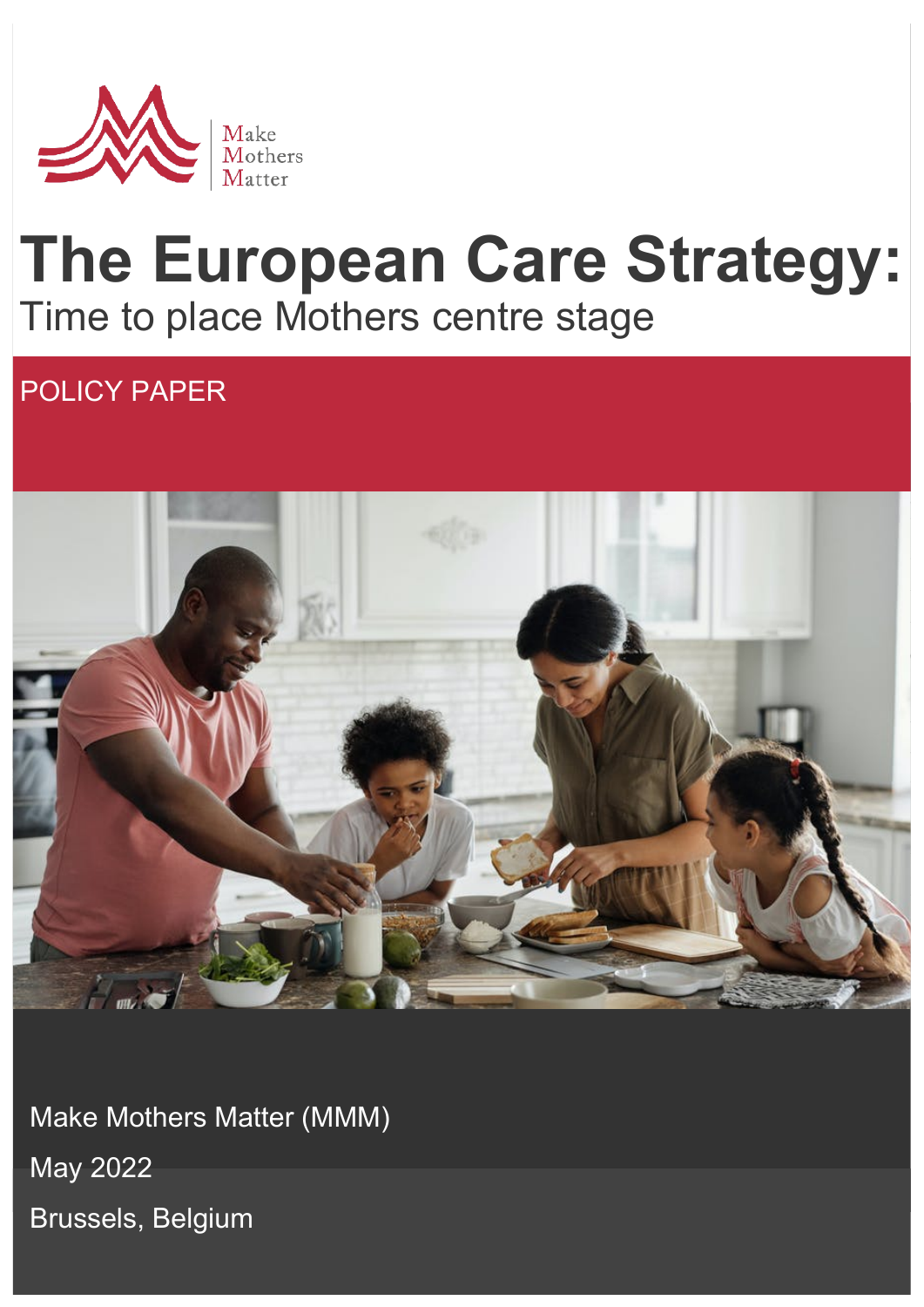

# **Contents**

| Introduction                      |                                            | 3  |
|-----------------------------------|--------------------------------------------|----|
| 1. Maternal health                |                                            | 4  |
|                                   | A. Context                                 | 4  |
|                                   | I. Barriers to access healthcare in Europe | 5  |
| II. Disrespectful practices       |                                            | 7  |
|                                   | III. Maternal mental health                | 8  |
|                                   | A. Context                                 | 8  |
| В.                                | Recommendations                            | 8  |
| 2. Gender equality                |                                            | 9  |
|                                   | A. Context                                 | 10 |
| В.                                | What we call for                           | 9  |
|                                   | C. Recommendations                         | 10 |
|                                   | 3. Work-life balance                       | 11 |
|                                   | I. Maternity leave policies                | 12 |
|                                   | A. Context                                 | 12 |
|                                   | B. What we call for                        | 12 |
|                                   | C. Recommendations                         | 12 |
|                                   | II. Paternity and parental leave policies  | 12 |
| А.                                | Context                                    | 12 |
| В.                                | What we call for                           | 13 |
|                                   | C. Recommendations                         | 13 |
| III. Childcare                    |                                            | 13 |
| А.                                | Context                                    | 13 |
|                                   | B. What we call for                        | 13 |
|                                   | C. Recommendations                         | 16 |
| IV. Flexible working arrangements |                                            | 16 |
| А.                                | Context                                    | 16 |
| В.                                | What we call for                           | 16 |
| C.                                | Recommendations                            | 17 |
| 4. Lifelong learning              |                                            | 17 |
| А.                                | Context                                    | 17 |
| В.                                | What we call for                           | 18 |
| C.                                | Recommendations                            | 19 |
|                                   | 5. Single mothers                          | 19 |
| А.                                | Context                                    | 19 |
| А.                                | What we call for                           | 20 |
| В.                                | Recommendations                            | 20 |
| 6. Old age income and pensions    |                                            | 20 |
|                                   | A. Context                                 | 20 |
| А.                                | What we call for                           | 21 |
| В.                                | Recommendations                            | 21 |
| 7. Wellbeing Economy              |                                            | 23 |
| 8. Conclusion                     |                                            | 25 |
| 9. References                     |                                            | 25 |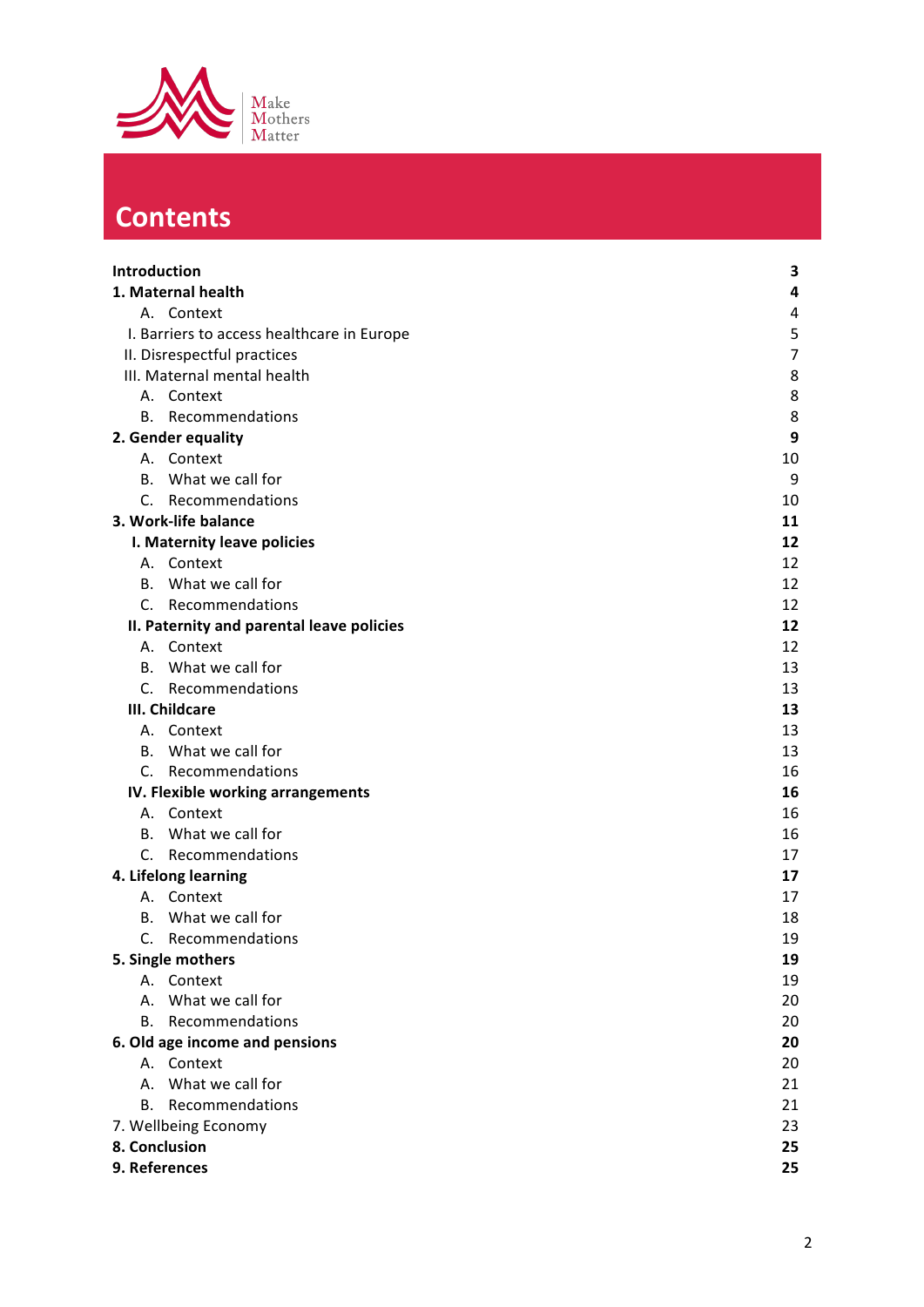

### **Introduction**

<u> 1989 - Jan Samuel Barbara, margaret e</u>

It's time for change.

In these unprecedented times, when Europe is navigating a global pandemic, when political tensions are boiling over threatening to destabilize the global order, it is vital to reflect on the people who hold the fabric of society together. The pandemic has shone a light on the front-line workers, who continue to save lives every day, even if it means risking their own. Many of these workers are mothers, but for them, care work does not end at the hospital or nursing home.

Behind the scenes, in millions of homes around the world, mothers have another crucial role: they work every day to ensure that their families and children are fed, educated and healthy. This work, also known as unpaid family care work keeps families, communities and businesses running. This is a process that has gone on for decades, with mothers shouldering the greater share of care. It is time for change. It is time for this invisible and inequitable care work to be recognised and shared. Their work and personal investment in their families and their children place mothers amongst the most important **care providers**.

Women have been hit hardest by the social and economic fallout of Covid-19. However, the gendered aspect of unpaid care work has not been sufficiently considered. The unequal division of unpaid care work between genders contributes to continuing gender inequalities in the labour market. It perpetuates women's lower labour force participation and women's disproportionate participation in precarious employment and reinforces the gender gaps in employment, earnings, and pension. The care gap also makes it more difficult for mothers to advance in their career and improve their professional skills. Recent literature<sup>1</sup> has documented that gender inequalities in earnings and income are closely related to care duties for children, which fall disproportionately on mothers. Until unpaid family care work is recognized, reduced, and redistributed, the care gap will continue to hinder the rights of women, especially those of mothers.

Mothers are also **care recipients**. Maternal health is an indicator of global health. A healthy mother can take on her educational responsibilities and fully participate in economic and social life. Maternal health also ties into issues of economic inequality between genders, since a mother who is unwell and has insufficient access to maternal healthcare may be unable to participate in economic and social life.

*Make Mothers Matter* strongly welcomes the launch of a European Care Strategy. In this paper, we make recommendations on how unpaid care work can be recognized, reduced, and redistributed and why this should be strongly addressed by the European Care Strategy.

We also take a close look at maternal health care and the barriers in accessing it. The health of mothers should also be addressed by the Strategy. To achieve this, the European Care Strategy should aim to provide available, accessible, acceptable, and high-quality maternal care for all women. 

 $1$  T. M. ALON, M. DOEPKE, J. Olmstead-Rumsey, and M. TERTILT, "The impact of COVID-19 on gender equality", 2020; EIGE, "Tackling the gender pay gap: not without a better work-life balance", 2019.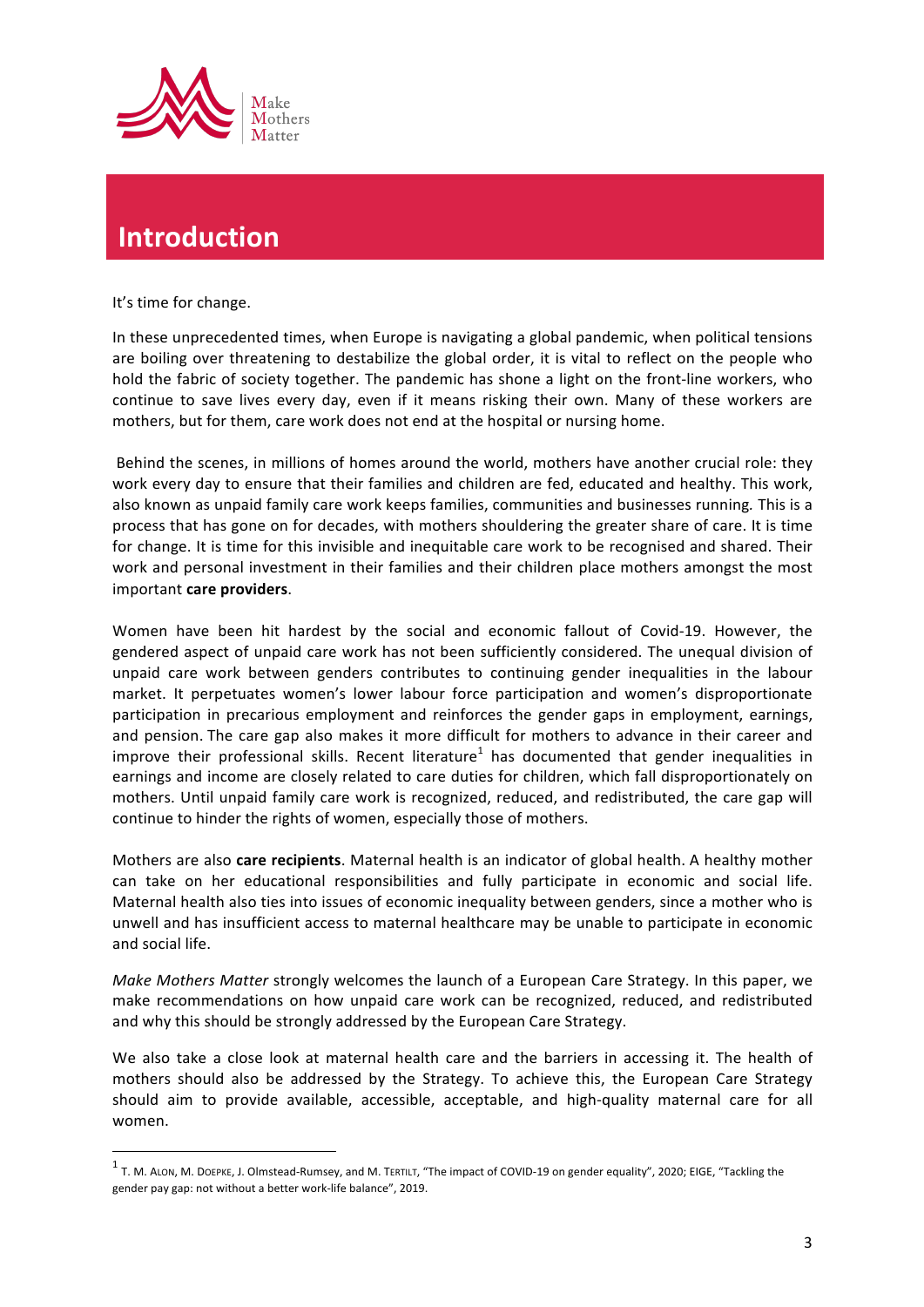

### 1. Maternal health

#### **A. Context**

While the Maternal Mortality Ratio (MMR) has considerably improved in Europe in the past decades, disparities regarding safe access to maternal health care persist between the various Member States. 

It has been reported that the main barriers in accessing maternal health care in Europe are: (i) high out-of-pocket payments, (ii) language barriers and the absence of clear policies and information, (iii) a fear of being deported, (iv) the distances to medical facilities, and (v) biases amongst health care professionals. Additionally, pregnant women face other challenges, namely those related to disrespectful practices in health care facilities, such as physical abuse, abandonment, and neglect during labour.

Common European action on care, through the European Care Strategy, to be released in 2022, should strongly address the issue of available, accessible, acceptable and high-quality maternal care for all women. Under the European Pillar of Social Rights, Principle 16 provides for everyone to have the right to timely access to affordable, preventive and curative health care of good quality. Member States should therefore guarantee available, accessible, acceptable and high-quality maternal care for all women and strive to achieve a European Universal Health Coverage.

Although substantial progress has been made to reduce maternal mortality in the European Union, it would be misleading to think that progress has been evenly reflected in all states. As research demonstrates, there are still significant differences in the quality of, and access to, maternal health care across the states. There is especially a stark contrast between Western and Eastern European states. Estimates indicate that Eastern European states, including Hungary, Latvia and Romania have an MMR  $2$  – four times higher than the EU average (estimated to be 10 deaths per 100,000 live births). $<sup>2</sup>$ </sup>

The disparity between the Member States can be explained and attributed to various factors, including: (i) unequal access to adequate maternal care, (ii) discriminatory attitudes by health care professionals, and (iii) the unreliability of reported data.<sup>3</sup> Throughout the European region, perinatal mortality rates vary by social and ethnic group, with migrants tending to be the most disadvantaged group: the MMR for immigrant women is much higher in countries such as the Netherlands, Germany, Finland and Denmark.<sup>4</sup>

Numerous UN and EU legal instruments (ratified by most Member States), set out specific obligations relating to health care and, specifically, maternal health care that Member States must adhere to. It is of grave concern that despite these legal instruments many laws, policies and practices persist to discriminate against women or undermine their ability to make decisions relating to their own health or limit their access to quality health care and information. For Member States

 

 $2$  Miteniece, E., Pavlova, M., Rechel, B., Groot, W, Barriers to accessing adequate maternal care in Central and Eastern European countries: A systematic literature review, Social Science & Medicine (2017), doi: 10.1016/j.socscimed.2017.01.049

<sup>3</sup> *Ibid.*

<sup>&</sup>lt;sup>4</sup> Rechel B., Mladovsky P., Deville W., Rijks B., Pterova-Benedict R., McKee M, European Observatory on Health Systems and Policies Series: Migration and health in the European Union (2011).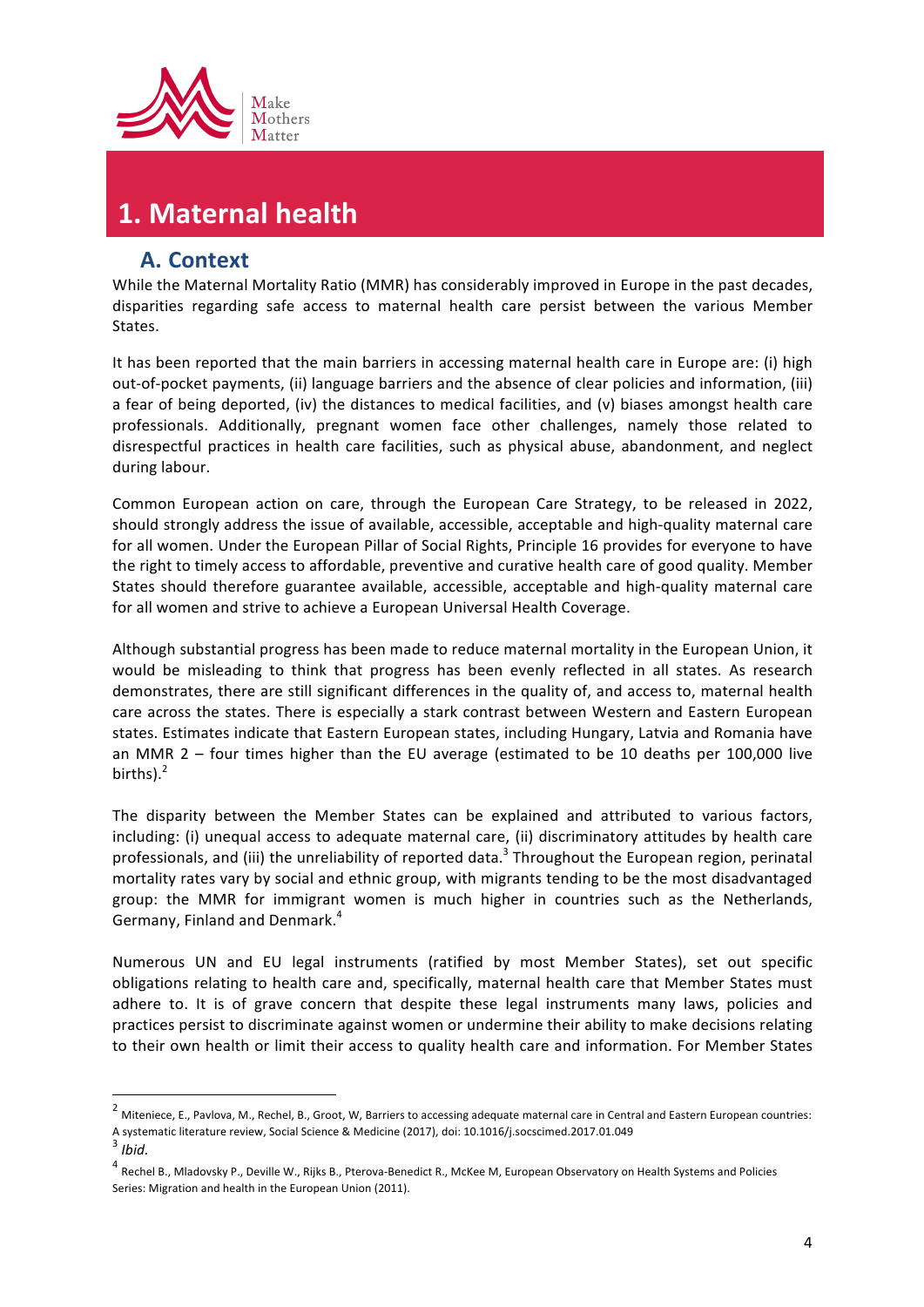

to adhere to the obligations placed upon them they must ensure that it is available, accessible, acceptable and of high quality<sup>5</sup>.

Individual Member States must strive to provide Universal Health Coverage to all. The WHO defines **Universal Health Coverage** as including equal access to quality health care that improves the health of patients and where seeking such care does not cause financial harm to those receiving it. European Universal Health Coverage would be paid for by society as a whole, with the goal to minimise the overall expense of acquiring health care. It also aims at spreading the costs and risk to ensure that those living in poverty can still access and get the medical care they require which they might not otherwise be able to afford. However, the barriers to access health care, as will be discussed below, undermine Universal Health Coverage across the EU. This is due to: (i) major differences in laws and policies between Member States which place vulnerable groups such as undocumented migrant women, Roma women and other minority groups at risk of not receiving adequate medical care when needed, and (ii) the various types of national health systems (insurance based or universal coverage) within the Member States.

Lastly, gender inequalities in earnings and income are closely related to care duties for children - or other family members - which fall disproportionately on mothers. This has severe negative effects on women's income which in turn negatively impacts their health.

#### **I.** Barriers to access health care in Europe

Various studies and investigations on Universal Health Coverage in Europe have identified institutional and organisational barriers in accessing maternal health care in Europe. Rural populations, the elderly, the less mobile and the vulnerable, including pregnant women, face difficulties in accessing health care in at least half of all Member States. Vulnerable women (including migrants and refugees) across Europe avoid seeking care, including during pregnancy, due to high out-of-pocket payments, a fear of being reported to authorities, absence of clear policies and information regarding their entitlement to health care, and various administrative and legal barriers.

The most common barriers identified in different Member States are discussed below.

#### a) Affordability of maternal care

<u> 1989 - Jan Samuel Barbara, margaret e</u>

The expert report on access to health services in the EU highlights the lack of affordability as the single most important factor in not being able to access medical services in the EU countries.<sup>6</sup> Even though many EU countries provide free medical care, there are often co-payments which many women  $-$  especially women from vulnerable groups  $-$  cannot afford. The lack of financial means is problematic for native-born mothers as well.

Most Member States require undocumented migrant women to cover the costs of antenatal care during pregnancy. In addition to antenatal costs, some Member States also expect these women to cover additional costs for care during and after childbirth. As a result of these financial obligations, most women do not seek any antenatal care.<sup>7</sup>

 $^5$  United Nations. (2000). CESCR General Comment No. 14: the right to the highest attainable standard of health (Art.12). Adopted at the Twenty-second Session of the Committee on Economic, Social and Cultural Rights, on 11 August 2000. Geneva: Office of the High Commissioner for Human Rights.

 $^6$  Expert Panel on effective ways of investing in Health (EXPH), Preliminary Report on Access to Health Services in the European Union.

 $^7$  Center for Reproductive Rights, Perilous Pregnancies: Barriers in access to affordable Maternal Health Care for Undocumented Migrant Women in the European Union (2018).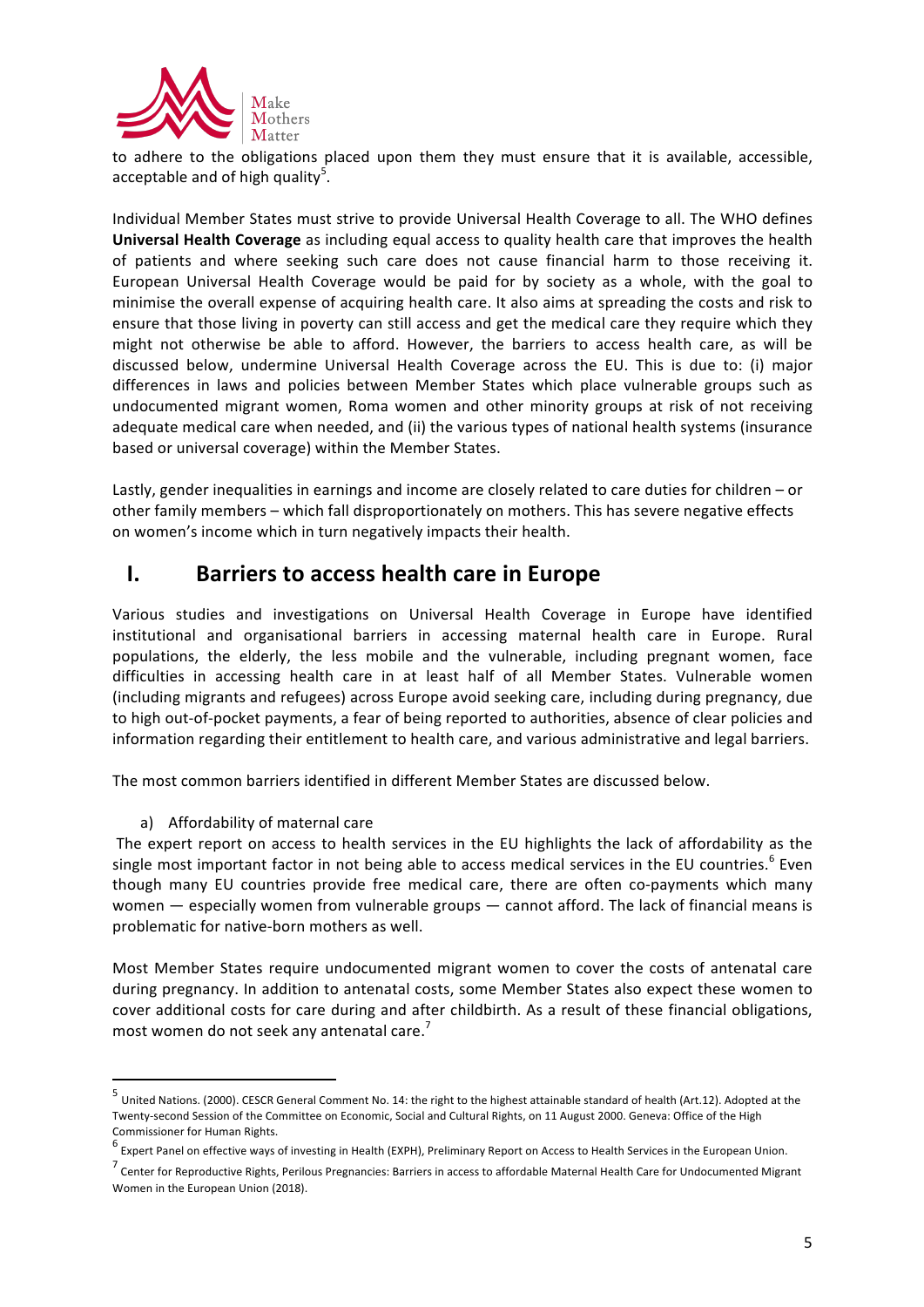

The making of "informal payments" to health care professionals has also been identified in Central and Eastern European countries. This practice imposes an additional burden on disadvantaged populations, as it makes access to good specialists and necessary procedures unaffordable for many people. The prevalence of these payments can be traced back to underpaid medical staff and gaps in maternal funding. A study in Poland highlights the role societal beliefs play in reinforcing the notion that access to good services depends on the ability to "bribe" health care professionals.<sup>8</sup> These informal payments seem to be more common in the maternal sector due to the planned nature of care and the prolonged contact with health care professionals.<sup>9</sup>

#### b) Language and access to or lack of information

In a study by PLOS<sup>10</sup>, many migrant women recognised their inability to communicate with health care personnel because of language barriers in their new country. They reported a poor understanding of the health care system; one where health care professionals were unable to explain procedures to them due to a lack of adequate interpreters. Some reported that they consented to medical interventions without properly understanding them. Due to these language barriers, most women stopped attending follow–up appointments, as they felt it was a waste of time if they couldn't properly communicate with the health care personnel.

Another issue was the lack of availability of information in various languages<sup>11</sup>. This left most migrant women feeling uninformed about the procedures they were to follow.

c) Undocumented migrants and their fear of deportation

Many pregnant migrant women do not enter the health care system for fear that health care professionals or social welfare authorities will share their information and their immigration status with the authorities, leading ultimately to their deportation. In some countries<sup>12</sup>, health professionals are required to report the immigration status of their patients; in others<sup>13</sup>, it is prohibited. 

#### d) Geographical distance to medical facilities

The geographical concentration of health care facilities and the availability of affordable public transport is also a common complaint. Public transport in many EU countries is expensive, making it difficult for many women to reach health care facilities. A study in Central and Eastern Europe found that most Central and Eastern European countries struggle with ensuring the geographical accessibility of adequate services. The main reasons relate to there being a lack of maternal wards in rural areas, and little to no public transport between these areas. $^{14}$ 

#### e) Culture and faith influencing acceptability of maternal care

Disparities in accessing health care services are also influenced by cultural and religious diversity. Studies in the UK and the US have shown that Islamophobia often influences the way Muslim

<u> 1989 - Jan Samuel Barbara, margaret e</u>

 $^8$  Mishtal, J. (2010). Neoliberal reforms and privatisation of reproductive health services in post-socialist Poland. Reprod Health Matters, Mishtal, J. (2010). 18(36), 56-66. doi: 10.1016/s0968-8080(10)36524-4.

<sup>9</sup> Parkhurst, J. O., Penn-Kekana, L., Blaauw, D., Balabanova, D., Danishevski, K., Rahman, S. A.,. Ssengooba, F. (2005). Health systems factors influencing maternal health services: a four-country comparison. Health Policy, 73(2), pp. 127-138.

 $10$  PLOS is a non-profit, Open Access publisher empowering researchers to accelerate progress in science and medicine by leading a transform in research communication.

<sup>&</sup>lt;sup>11</sup> Policy Department for Citizens' Rights and Constitutional Affairs Directorate General for Internal Policies of the Union PE 608.874 - April 2019, Access to maternal health and midwifery for vulnerable groups in the EU, Woman's rights and gender equality.

<sup>12</sup> Sweden. Slovenia, the UK, Croatia and Germany

 $13$  Portugal. Spain, France, Italy, the Netherlands, the Czech Republic, Denmark and Norway.

<sup>14</sup> Miteniece, E., Pavlova, M., Rechel, B., Groot, W., Barriers to accessing adequate maternal care in Central and Eastern European countries: A systematic literature review, Social Science & Medicine (2017), doi: 10.1016/j.socscimed.2017.01.049.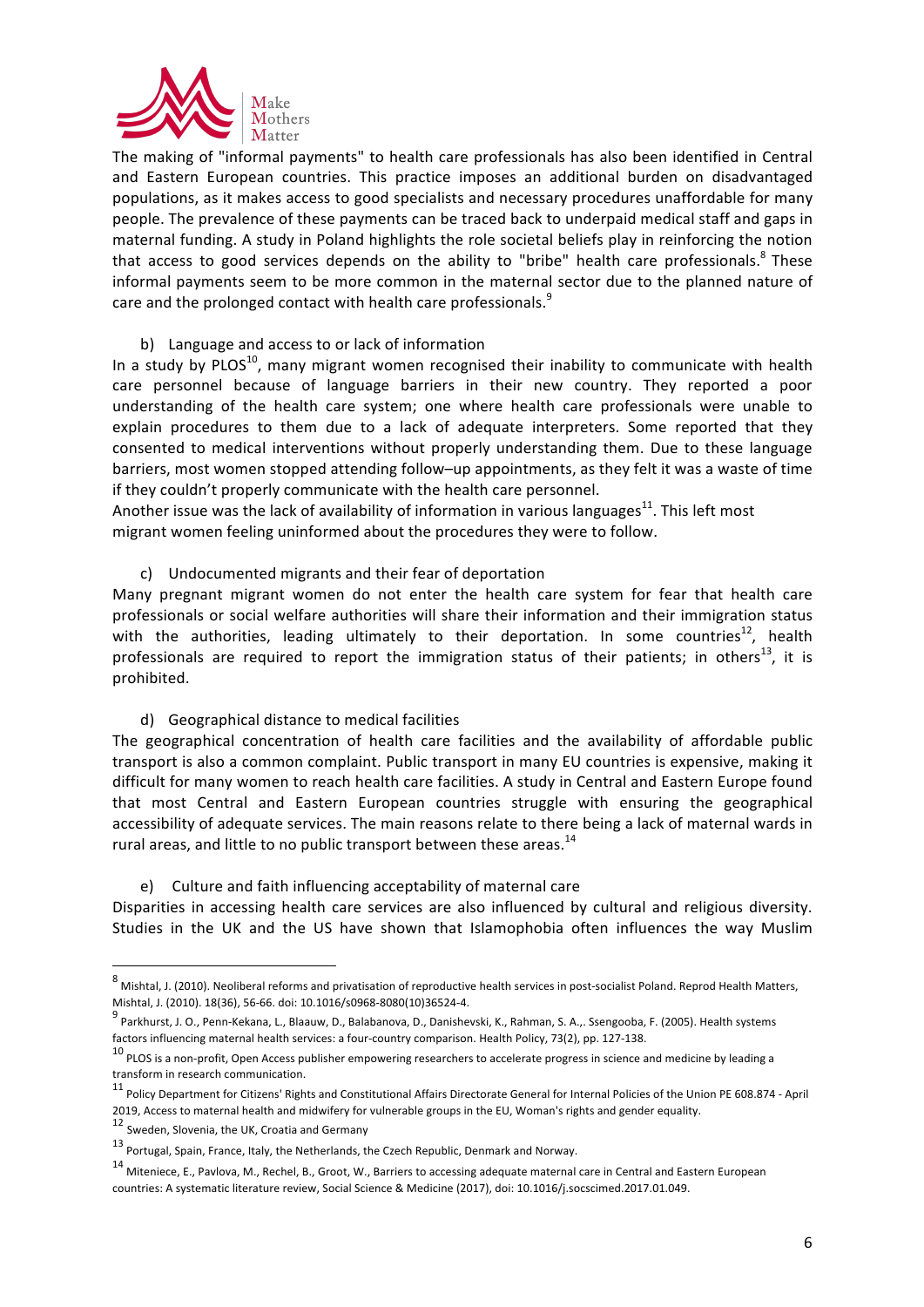

patients are depicted and how maternity care policies tend to be "faith-blind".<sup>15</sup> Some women also report that health care professionals tend to project their own assumptions and biases regarding certain religions onto them. In "*Barriers to accessing adequate maternal care in Central and Eastern European countries*", there are several descriptions of the constant discrimination faced by Roma women seeking maternal care in the Balkan countries. Roma women are often denied services and forced to give birth on their own.<sup>16</sup> They are also regularly verbally abused and disrespected by medical professionals. 

### **II.** Disrespectful practices

Apart from the current policies and developments in various Member States threatening maternal health and basic human rights, disrespectful practices at health care facilities are reported on a daily basis. This includes discriminatory practices, physical abuse and abandonment. These practices violate women's rights to respectful care, as well as their rights to life, bodily integrity and freedom from discrimination. Because of this increasing problem, policymakers must set policies and laws addressing disrespectful practices.

a) Physical abuse

In 2014, the WHO issued a statement regarding the elimination of disrespectful behaviour and illtreatment of women in health care facilities and institutions. Although the type and scale of the abuse vary per country, the WHO reports that the most vulnerable groups are minors, unmarried women and migrants, and women from minority groups.

The statistics issued by the WHO are harrowing  $-42%$  of women interviewed reported being physically or verbally abused in health facilities. Physical abuse included being punched, slapped, shouted at, and being forcibly held down.<sup>17</sup>

Sadly, these are not the only examples of physical abuse. In many health facilities, there were reports of obstetric violence against women. Brazilian researchers define obstetric violence as "negligent, reckless, discriminatory and disrespectful acts by health professionals and legitimized by the symbolic relations of power that naturalize and trivialize their occurrence"<sup>18</sup> and it covers practices such as episiotomy procedures (a surgical cut made at the opening of the vagina during childbirth, usually to assist a difficult delivery) without consent; use of force, such as abdominal compression; lack of information; or excessive or inappropriate vaginal touching during birth or when anaesthetised. Here again, the numbers reported by the WHO are sobering. Almost 75% of episiotomies were performed without the woman's consent and, sometimes, without painkillers.<sup>19</sup> Further, a majority of women reported that vaginal examinations had been performed without consent; 57% of women interviewed were not offered any pain relief.

In order to combat the physical abuse of pregnant women, over the years, various countries have taken numerous steps aimed at prohibiting discriminatory behaviour. Luxembourg has called for the integration of obstetric and gynaecological practices into health education on their national agenda.

 

<sup>&</sup>lt;sup>15</sup> Laird, L.D, de Marrais, J, & Barnes, LL (2007). Portraying Islam and Muslims in MEDLINE: A content analysis. Social Science & Medicine 65: 2425–2439.

<sup>16</sup> Colombini, M., Rechel, B., & Mayhew, S. H. (2012). Access of Roma to sexual and reproductive health services: qualitative findings from Albania, Bulgaria and Macedonia. Glob Public Health, 7(5), 522-534.

<sup>17</sup> Available at: https://www.dw.com/en/women-around-the-world-face-widespread-abuse-during-childbirth/a-51393868

<sup>18</sup> *Ibid*.

<sup>19</sup> *Ibid*.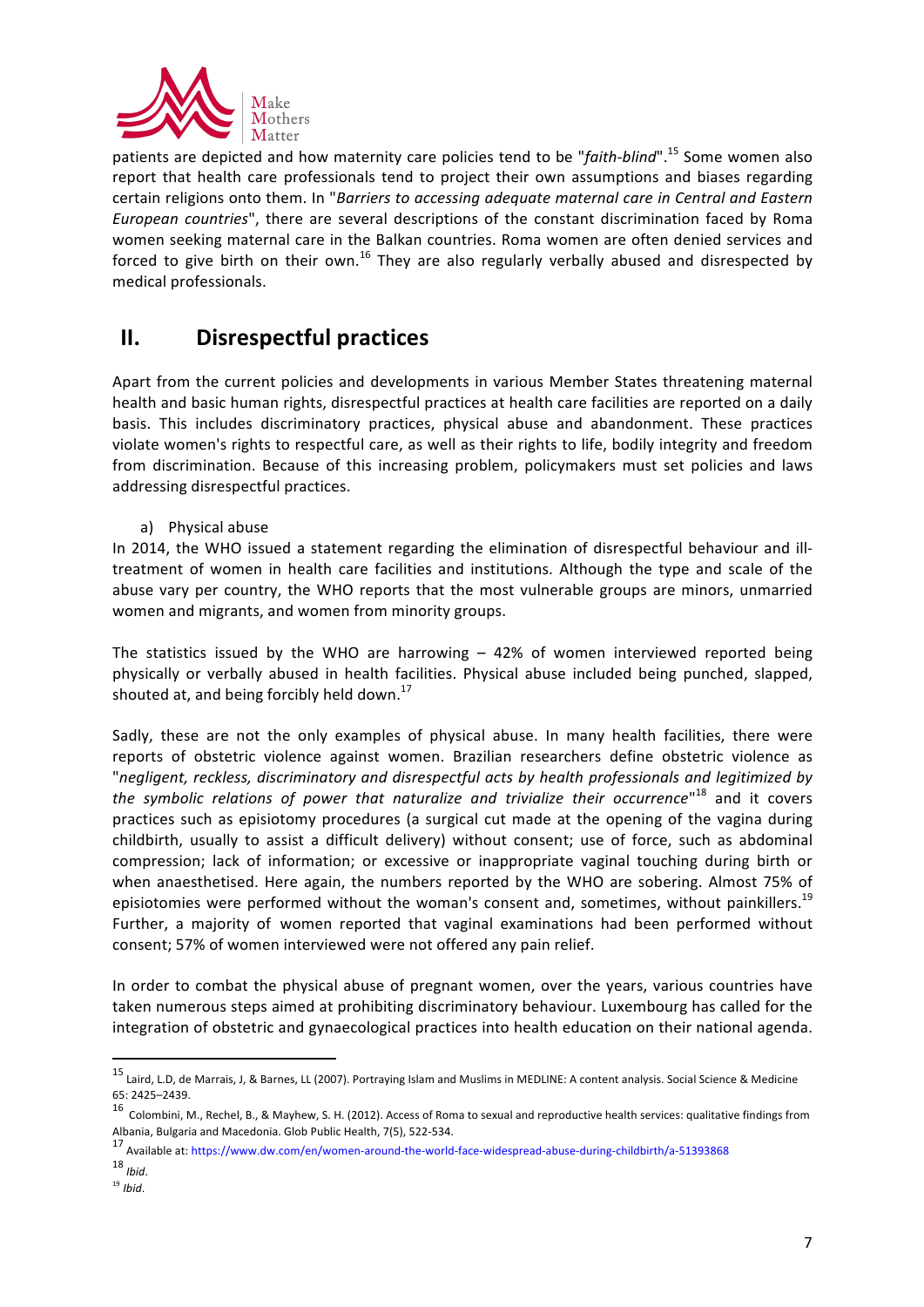

Poland introduced legislation outlining women's rights when receiving perinatal care provided by gynaecological and obstetric hospitals.<sup>20</sup> Although the Regulation of the Minister of Health of 16 August 2018 on the standard of perinatal care emphasises the protection of human rights, these legal documents do not define instruments for monitoring the degree of compliance with these principles.<sup>21</sup>

#### b) Neglect and abandonment during labour

Another disrespectful practice reported in various health facilities is the long delay in receiving care. Due to long waiting times, most women feel like they are a nuisance or bothersome to health care professionals.<sup>22</sup> Further, the treatment of women by health care professionals before and during delivery make women going through labour feel ignored and abandoned.<sup>23</sup>

The study also showed that pregnant women feel abandoned due to poor rapport with health care professionals. Women in labour complained especially about professional staff's negative attitude and discouraging and unwelcoming interaction with staff.<sup>24</sup> Further, aside from unpleasant communication, many women experienced insufficient interaction with health professionals, including inadequate clarification or explanations regarding out of the ordinary procedures.

### **III.** Maternal mental health

#### **A. Context**

Women are found to be much more at risk of developing mental health problems during the pregnancy and first year post-partum period, in most cases anxiety and depression. Peripartum mental health problems are at current risk of being deprioritised from prevention and screening programs. Moreover, 1 in 5 women will develop a peripartum mental illness, according to the Cost Action research project RISE-UP PPD<sup>25</sup>. These mental health concerns are exacerbated by the health crisis, impacting first and foremost the most vulnerable women.

#### **B. Recommendations**

<u> 1989 - Johann Stein, fransk politiker (d. 1989)</u>

Common European action on care, through the European Care Strategy, should strongly address the issue of available, accessible, acceptable, and high-quality maternal care for all women. Guidance and funding need to be invested in the maternal health care sector to achieve Principle 16 of the European Pillar of Social Rights (which provides that everyone has the right to timely access to affordable, preventive and curative health care of good quality) as well as limit negative effects on patients' maternal health of practices and measures, such as:

- **Discriminatory attitudes**, such as biases among health care professionals based on cultural or religious differences, as well as disrespectful practices such as physical abuse during birth, and abandonment and neglect by healthcare workers
- Absence of clear health information and policies, accessible in all languages and for all
- **• Reporting of patients' immigration status**, a practice in the maternal health care sector which hinders vulnerable and migrant women and mothers from seeking institutional antenatal and post-natal health care. Policies need to therefore implement rules allowing health care professionals to guarantee their patients' privacy of information

<sup>&</sup>lt;sup>20</sup> Available at: https://bmcpregnancychildbirth.biomedcentral.com/articles/10.1186/s12884-019-2675-y (Last accessed on 11 November 2020).

<sup>&</sup>lt;sup>21</sup> Rozporządzenie Ministra zdrowia z dnia 16 sierpnia 2018 r. w sprawie standardu organizacyjnego opieki okołoporodowej Dz.U. 2018 poz. 1756. 2018. See further: http://prawo.sejm.gov.pl/isap.nsf/download.xsp/WDU20180001756/O/D20181756.pdf

<sup>&</sup>lt;sup>22</sup> Jomeen J, Redshaw M. Black and minority ethnic women's experiences of contemporary maternity care in England. J Reprod Infant Psychol. 2011;29. See also: https://www.ncbi.nlm.nih.gov/pmc/articles/PMC4488322/

<sup>&</sup>lt;sup>23</sup> Meghan A. Bohren, Joshua P. Vogel et al., The Mistreatment of Women during Childbirth in Health Facilities Globally: A Mixed-Methods Systematic Review, PLoS Med. 2015 Jun; 12(6): e1001847. Available at: https://www.ncbi.nlm.nih.gov/pmc/articles/PMC4488322/ <sup>24</sup> *Ibid*.

<sup>25</sup> Rise up PPD, Research Innovation and Sustainable Pan-European Network in Peripartum Depression, see https://www.riseupppd18138.com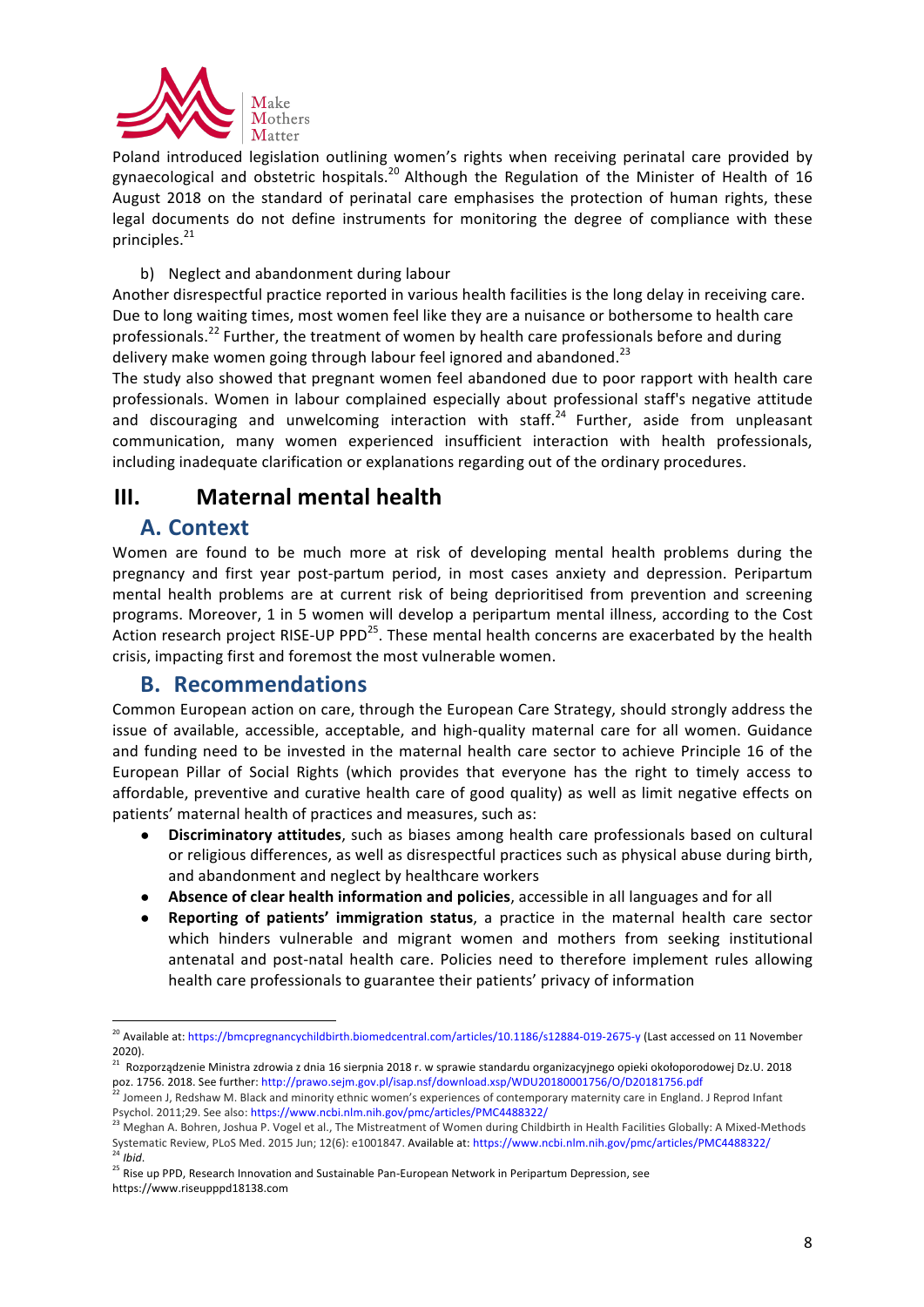

Other recommendations include:

- **• Enforcing a European Universal Health Coverage** ensuring equal access and reducing the financial burden for women in need
- **•** Providing robust and accessible maternity services, especially in emergency situations
- **•** Implementing national schemes for health-care providers on robust antenatal and **postnatal care,** to reach the most vulnerable
- Implementing legal instruments monitoring the degree of compliance of hospitals to regulations on perinatal care, to fight obstetric and gynaecological violence
- Raising awareness and implementing measures addressing maternal mental health **disorders**
- **Implementing policies guaranteeing privacy of information,** including safeguarding the anonymity of patients' immigration status during maternal health care visits

### **2. Gender equality**

#### **A. Context**

In the EU today, the gender pay gap stands at 16% and the pension gap, culminating point of pay inequalities over the life course, is at 30%. In addition, women still undertake most unpaid work  $-$ 79% do housework every day for an hour or more, compared to just 34% of men.<sup>26</sup> Recent literature<sup>27</sup> has documented that gender inequalities in earnings and income are closely related to care duties for children, which falls disproportionately on mothers.

The COVID-19 crisis shifted care duties back into private households and will have more severe negative effects on mothers' income, as they take on this duty at the cost of their labour market participation, thus losing current and future pension income. It also hinders their opportunities to engage in learning activities, and thus affects their ability to re-enter the market or achieve better positions.

The pressure to respond to the increased care duties by reducing employment can be especially severe for single mothers. Across the EU-27, 15 % of all households with children are single-parent households, the majority of which are headed by mothers. Single-parent households are already at an increased risk of poverty. The COVID-19 crisis will further increase existing vulnerabilities of already fragile households.

The fact that women take a larger share of essential care work has not sufficiently been considered in the analysis of the gender gaps. The unequal division of care work between genders contributes to continuing gender segregation in education and in the labour market. It has a strong effect of perpetuating women's lower labour force participation over the life course and women's disproportionate participation in precarious employment, reinforcing the gender gap in employment, earnings, and pension. The unequal division of care work between genders also hinders the opportunity for mothers to advance in their career and improve their professional skills.

<sup>&</sup>lt;sup>26</sup> T. M. ALON, M. DOEPKE, J. Olmstead-Rumsey, and M. TERTILT, "The impact of COVID-19 on gender equality", 2020; EIGE, "Tackling the gender pay gap: not without a better work-life balance", 2019

<sup>27</sup> *Ibid*.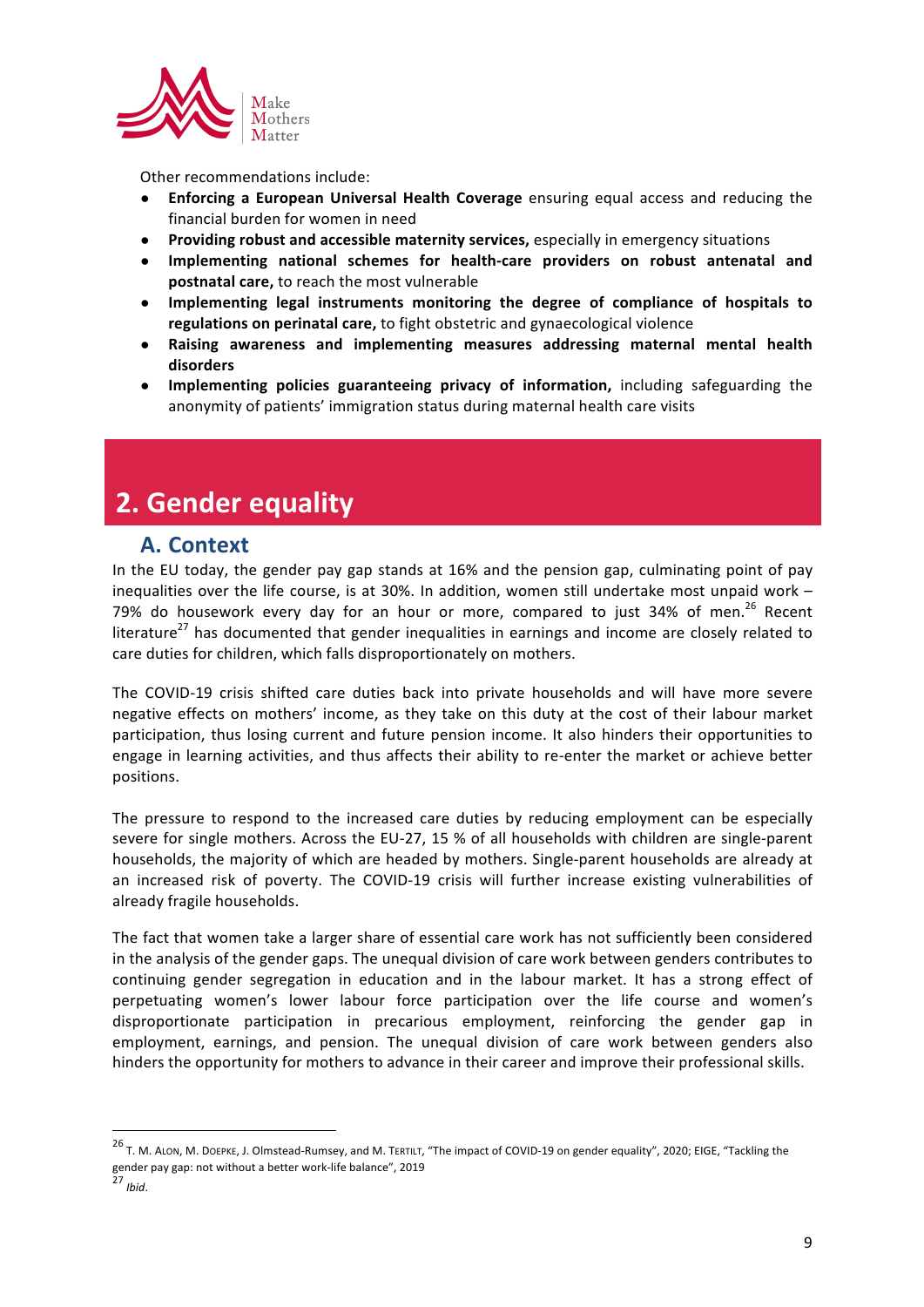

This is the translation of the **motherhood penalty** suffered by women with children. The gender employment, earnings, and pension gaps reflect not only inequalities between men and women but also between mothers and fathers and between women without children and mothers.

### **B.** What we call for

MMM calls for a set of solutions to rethink priorities, think innovatively, address and improve the situation of mothers and all carers. This simple framework called "the 4Rs"<sup>28</sup>: Recognise, Reduce, Redistribute, and Represent, summarizes key steps that need to be taken by governments, civil society organizations and businesses to redress the balance and relieve women's heavy share of unpaid care work

#### **C. Recommendations**

*Make Mothers Matter* is convinced that the employment, earnings and pension gaps between men and women cannot be solved without substantive action on *care work*, mostly undertaken by mothers. We strongly believe that gender equality will never be achieved until unpaid care work is **recognized**, **reduced**, and **redistributed** and that caregivers, especially mothers, are **represented**

Ways to **recognise** unpaid care work include:

- Introducing 'care credits' to offset breaks from employment taken to provide informal care to family members and periods of formal care leaves, such as maternity and count those credits towards pension entitlements (see section 6 "Old age and income")
- Recognizing and validating the skills acquired while doing unpaid family care work (see *section 4 "Lifelong Learning"*)
- Introducing career breaks entitlement such as the Belgian 'time-credit' system
- Collecting Data across the EU on paid and unpaid care work, recording time use based on gender, age, ethnicity and nationality<sup>29</sup>

Ways to **reduce** unpaid care work include:

- Providing high quality childcare centres that are accessible and affordable (*see section 3 "Work-Life Balance*)
- Supporting and providing other forms of care possibilities such as community-based childcare services, Gardienne, and childminder (see section 3 "Work-Life Balance)

Ways to **redistribute** unpaid care work include:

- Implementing policies that directly encourage fathers to take leave, such as wellcompensated individual leave entitlements, but also policies aimed at changing workplace cultures
- Adopting work-life balance measures allowing families to adjust their employment according to the needs of each child, the ages and number of children (*see section 3 "Work-Life Balance*)
- Implementing at national level longer and adequately paid maternal, paternal, and parental leave (see section 3 "Work-Life Balance)
- Extending parental leave to 6 months per parent remunerated at least as sick pay level or a decent remuneration and making it more flexible to take (see section 3 "Work-Life Balance)

 $^{28}$  The 4R framework is based on the work of Diane Elson as presented in D. Elson (2008) 'The Three R's of Unpaid Work: Recognition, Reduction and Redistribution'. The concept of the 4th R was developed by Oxfam and ActionAid.

<sup>&</sup>lt;sup>29</sup> Ursula Barry. "Gender Equality: Economic value of care from the perspective of the applicable EU funds", June 2021.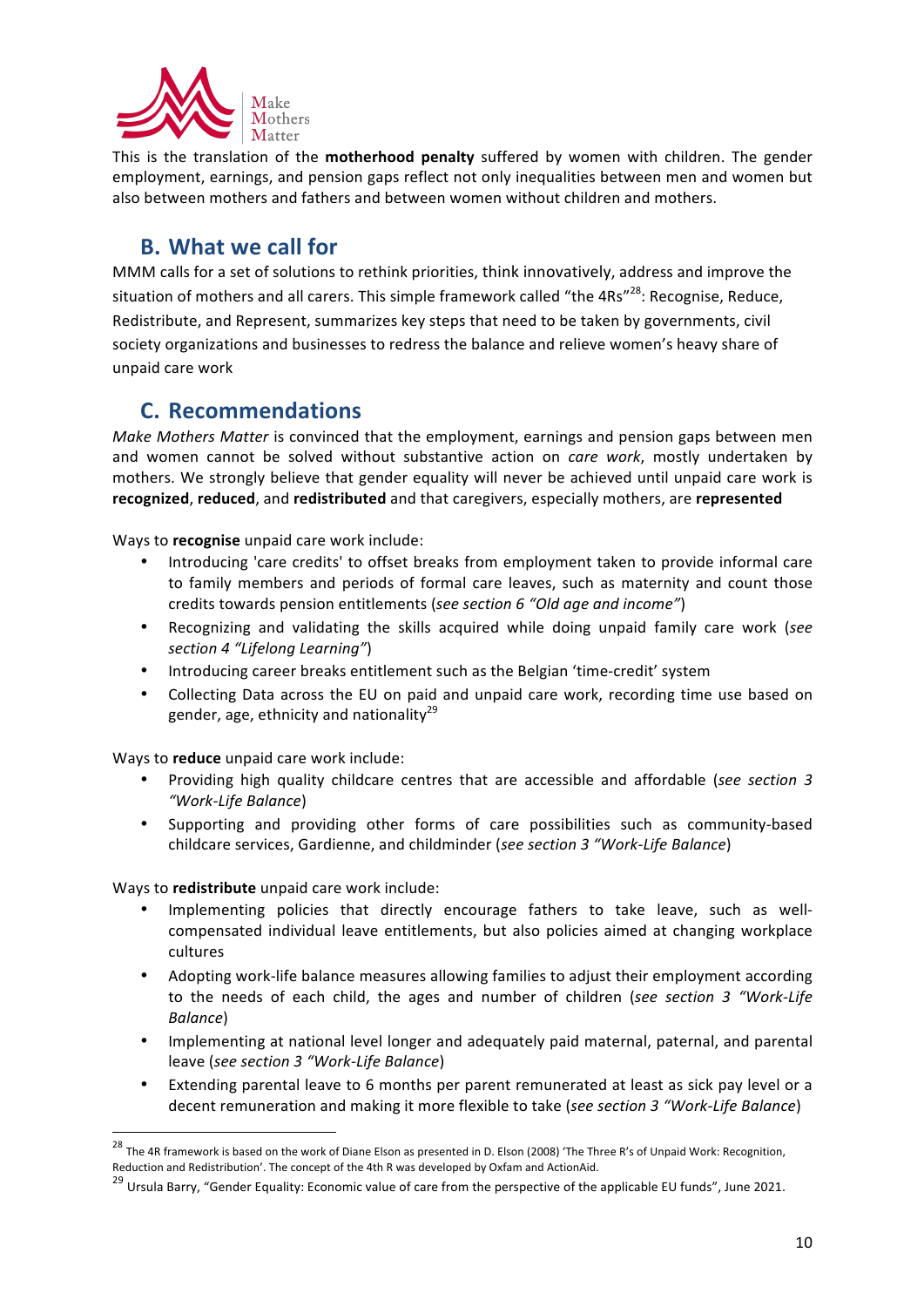

Revising the maternity leave Directive extending the period of leave to at least 18 paid weeks and with a remuneration at least of sick pay level (see section 3 "Work-Life Balance)

Finally, caregivers, particularly mothers, should be represented effectively in design and decisionmaking so they can voice their concerns and shape policies, budgets and plans that reflect their needs and interests

Being a parent continues to hinder women's participation in the labour market. When asked about how to balance their work and family life, mothers say they want to be **present on the labour market AND spend time educating their children**, giving priority to one or another depending on the ages and number of children. Therefore, *MMM* supports a life-cycle approach, rather than a linear one, allowing women and men to leave the labour market partially or completely for a definite period to care for and educate their children, and then re-enter it.

## **3. Work-life balance**

As highlighted by EIGE there are strong links between gender equality and work-life balance. Factors such as leave policies, the availability of care services, flexible working arrangements and the overall child-friendliness of society, condition the way men and women establish their decisions regarding both work and  $family^{30}$ .

To advocate for the needs and expectations of mothers in relation to the French government's forthcoming reform on the #1000premiersjours (#First1000Days), MMM launched a survey in France 'Donnons la parole aux mères' (Let's Give Mothers a Voice) in November 2020 which has received over 23.000 (in Dec.2021) answers so far.

To the question *What would allow/would have allowed you to consider returning to work in a more* serene manner? Mothers as below, demonstrated a strong need for work-life balance policies:

Longer maternity leave 53%; Gradual return to work 50%; Gradual return to work 50%; More professional flexibility 44%; Smoother adjustment to my child's care 29%.

This section will cover:

- I. Maternity leave policies
- II. Paternity and parental leave policies
- III. Childcare services
- IV. Flexible working arrangements

We will also highlight good practices in Member States that we believe should be replicated such as the example highlighted by Mr Schmit last October during a Parliamentary hearing on care:

"Some member states have introduced what we call the baby year and there should be the possibility to have a 'care year' where you get one year, or perhaps two, where you get social security, pension rights building up during the period you are in care."31

<sup>30</sup> EIGE.. Index 2019., *op.cit.* p. 122.

<sup>&</sup>lt;sup>31</sup> Public Hearing on Enhancing gender equality through common European action on care organised by the FEMM COMMITTEE, October 2021, https://www.europarl.europa.eu/committees/en/public-hearing-on-enhancing-gender-equal/product-details/20211007CHE09445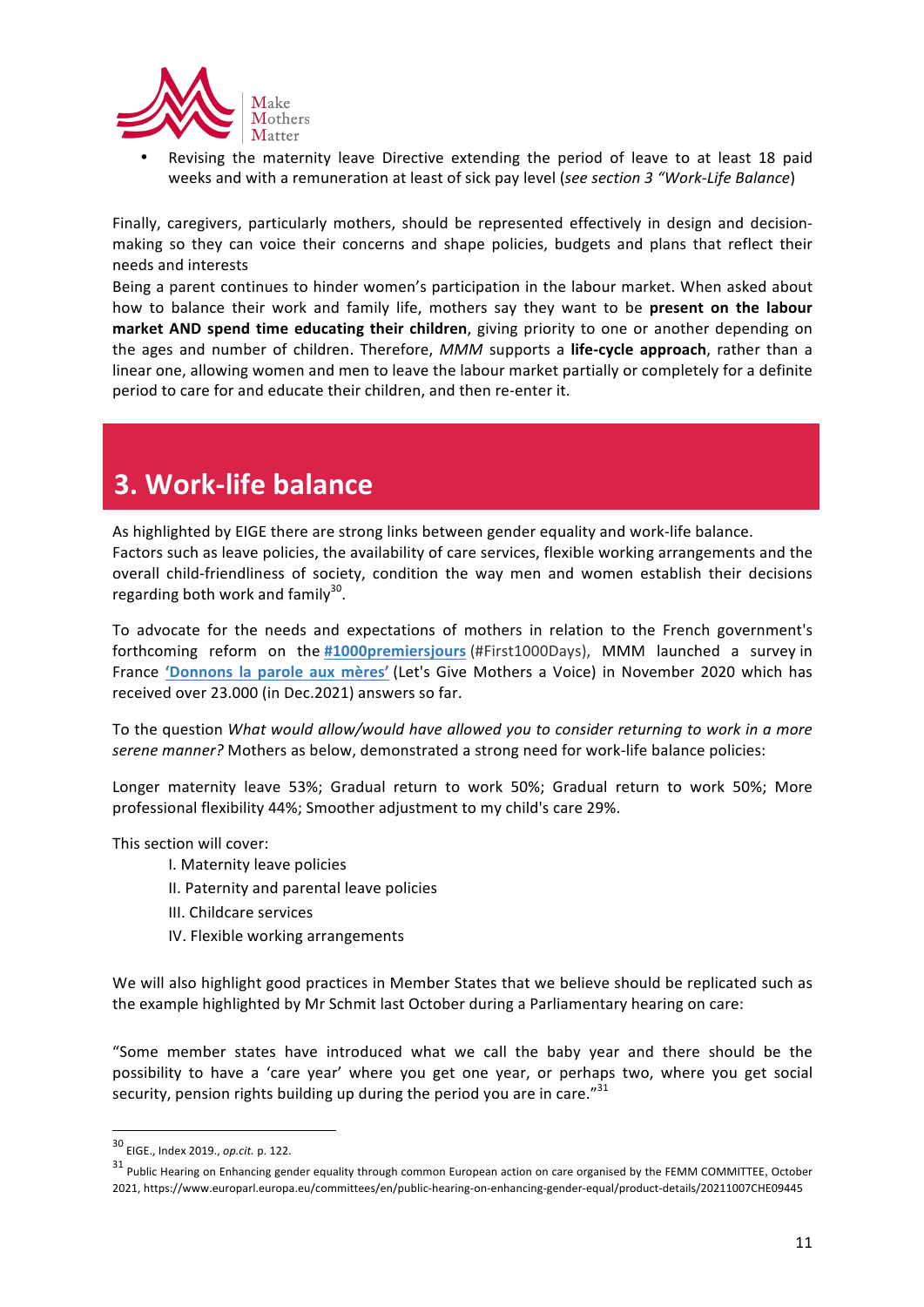

#### **I.** Maternity leave policies

#### **A. Context**

Under the EU Maternity Leave Directive (92/85/EEC), women have the right to a minimum of 14 weeks (3 months) of maternity leave. Although this Directive serves as guidance for member states, there are still considerable differences in the way that maternity leave policy is structured across EU countries. This variation can be differentiated across five areas: duration of leave, whether it is mandatory or not, degree of compensation, the agency in charge of providing it, and the level of flexibility allowed in the mode of uptake.<sup>32</sup>

#### **B.** What we call for

Maternity leave is intended to safeguard the health of the mother and her child during the perinatal period. This is critical to her health considering the physiological demands associated with pregnancy and childbirth. Studies show that longer maternity leaves are associated with fewer premature births, less depression among mothers and with lower perinatal, infant and child mortality. Longer maternity leaves are also associated with longer durations of breastfeeding, which in turn improve child health and development outcomes.<sup>33</sup> In our recent survey conducted in France<sup>34</sup>, most mothers highlighted their desire to see maternity leave extended to help them recover from the fatigue and change of pace that follow childbirth, to be able to breastfeed for longer and to be better prepared when they return to work. For these reasons, *MMM* calls for an extension of the duration of the maternity leave in the European Union.

### **C. Recommendations**

*MMM* calls for the revision of the maternity leave Directive extending the period of leave to at least **18 paid weeks** with a remuneration at least of sick pay level.

### **II.** Paternity and parental leave policies

#### **A. Context**

<u> 1989 - Johann Stein, fransk politiker (d. 1989)</u>

The Directive on work life-balance for parents and carers introduced at least 10 working days of paid paternity leave and proposed an additional incentive (paid non-transferable parental leave of 2 out of 4 months to encourage greater take-up by fathers).<sup>35</sup>

However, today, take-up of parental leave by fathers remains a challenge and the lion's share of parental leave is taken by women in all MS. $^{36}$ 

As stated by Nicolas Schmit, Commissioner for Jobs and Social Rights:

"Wage gap and pension gap. Both could be reduced if the bulk of care work did not fall on women. To accomplish this, investment in the care system is necessary"<sup>37</sup>.

 $32$  Rand Europe, "Maternity leave policies Trade-offs between labour market demands and health benefits for children", 2016.

 $33$  ILO., "Maternity Protection Ressource Package: Module 3 Maternity Protection at work : why is it important?", 2012. 34 See the results of Make Mothers Matter 2021 survey: https://mmmfrance.org/wp-content/uploads/2021/09/Principaux-resultats-

enquete-MMMF-1.pdfhttps://mmmfrance.org/presentation-des-resultats-de-notre-enquete-a-la-mairie-de-versailles/ 35 EIGE., Index 2019., *op.cit.* p. 71.

<sup>36</sup> EIGE., *ibid.* 

<sup>37</sup> Public Hearing on Enhancing gender equality through common European action on care organised by the FEMM COMMITTEE, October 2021, https://www.europarl.europa.eu/committees/en/public-hearing-on-enhancing-gender-equal/product-details/20211007CHE09445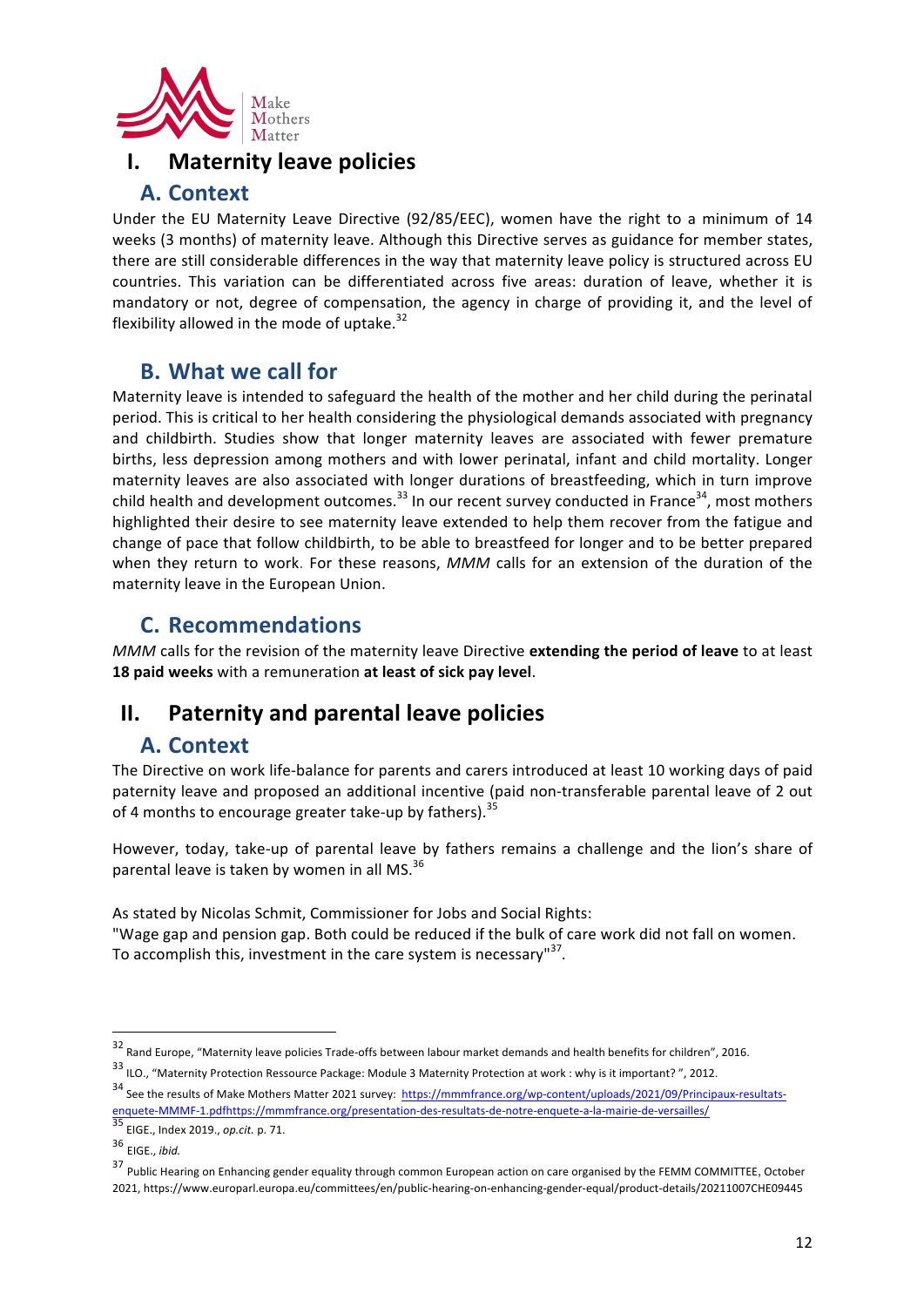

#### **B.** What we call for

**It is essential that fathers are involved from the start in childcare**. As highlighted by EIGE:

"If childcare is no longer considered the sole domain of women and more fathers take parental leave to stay at home and look after their children in their first year, the outcomes for gender equality include increased women's labour-market participation, reduced gender pay gaps and increased men's participation in household work".<sup>38</sup> However, several factors affect the uptake of leave by fathers. These include the level of compensation, the availability of affordable childcare, the flexibility of leave arrangements, gender norms and cultural expectations.  $^{39}$ 

#### **C. Recommendations**

Low or non-existent compensation levels during leave are a key factor for why fathers are not able to take their leave entitlement. To increase their uptake, "an interlocking set of family policies that help dual-earner families to combine work and family life in a sustainable manner" is needed. This includes policies that directly encourage fathers to take leave, such as well-compensated **individual leave entitlements**, **and policies aimed at offering a sustainable solution to the challenges of combining work and family life**, such as flexible leave arrangements that meet individual needs, but also **policies aimed at changing workplace cultures**.<sup>40</sup>

#### **III.** Childcare

#### **A. Context**

To reduce the gender gaps in employment, income, and pension, it is essential to redistribute care between men and women and between families and society. As such, it is crucial to provide accessible, affordable, quality childcare services until mandatory school age. However, current discussions on Early Childhood Education and Care (ECEC) do not consider the importance of care **provided by mothers and fathers.**

The well-being of children depends in large part on the support to their parents, which goes beyond income support. However, current discussions on recovery and jobs creation, and childhood education and care do not consider the importance of care provided by parents. By surveying over 22.000 mothers in 2021<sup>41</sup> it became clear to us that **mothers want to have choices of childcare** adapted to their needs (whether insourced or outsourced).

Families are at the center of **nurturing care** for young children. To provide it, they need information, resources and services. MMM recommends paying more attention to the choices of parents regarding outsourced or an in-family care solution. Parents who would like to care for their under school-age children themselves, should be able to do so without fear of repercussion on their income, pension, and ability to return to work.

### **B.** What we call for

<u> 1989 - Johann Stein, fransk politiker (d. 1989)</u>

Achieving the Barcelona targets is fundamental to **allow women to better conciliate work and family life** and to reduce the gender gaps in employment, income, and pension. It is in the best interests of children to grow up in a world with greater gender equality. Beyond that, a system that empowers mothers and families to choose the right childcare option for their unique needs enables

<sup>38</sup> EIGE., *ibid.* 

 $39$  Rand Europe., "Paternity and parental leave policies across the European Union", 2016, p.3.

<sup>40</sup> Rand Europe., *ibid*.

 $41$  See the results of Make Mothers Matter 2021 survey: https://mmmfrance.org/wpcontent/uploads/2021/09/Principaux-resultats-enquete-MMMF-1.pdf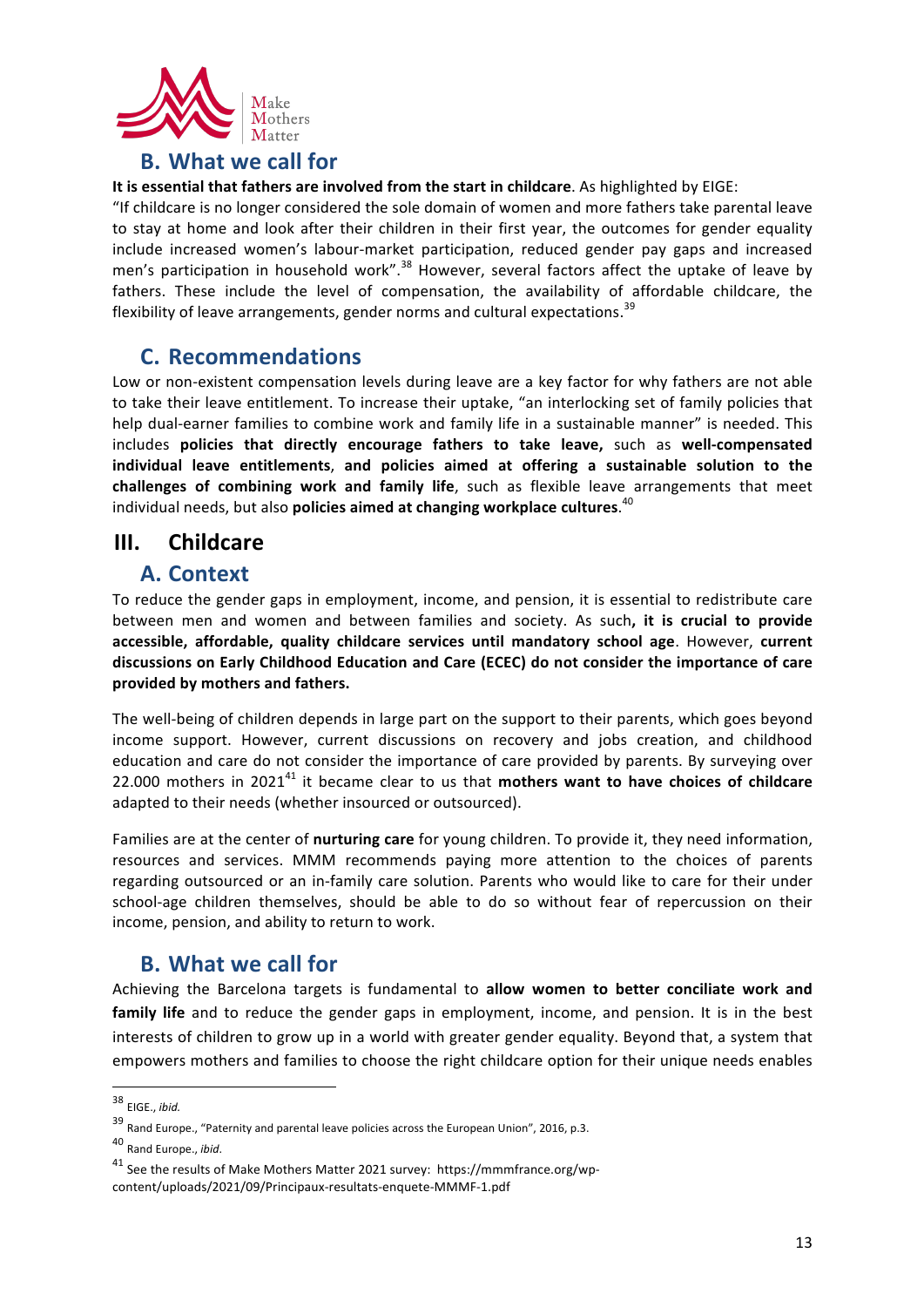

children and families to benefit from their rights as set forth in the UN Charter on the Rights of the Child (UNCRC).  $42$  Indeed, children have the right to benefit from family support-oriented policies, measures, institutions and services. Research and evidence show that **family support** is a fundamental **right of the child**.

To build a system that empowers mothers and families is essential to **redistribute unpaid family** care work between men and women and between families and society. As such, it is crucial to provide accessible, affordable, quality, non-segregated and inclusive early childhood education and care (ECEC).

The care work that parents provide is essential not only to the functioning of the global economy, by raising and educating the next generation, but also to the stability, resilience and diversity of our society. Therefore, MMM advocates for "family centred" solutions that allow parents to be able to choose options based on their needs.

In a national survey of over 23.000 mothers in 2021 organised by MMM France, $^{43}$  mothers repeatedly stated that they wanted childcare options that were adapted to their needs, whether insourced or outsourced. These solutions have to be accompanied by policies that economically support parents' choice, mothers in particular. Parents should not have to fear repercussions on their income, pension, and ability to return to work if they decide to take time out from their formal careers to care for children.

In order to provide a range of services that are adapted to the needs of different families, it is crucial to **invest in local, community-based initiatives** and care projects for children's education. An example of such care projects for children is what Germans call Leihomas <sup>44</sup>("borrow" a grandmother). Leihomas are typically older people who volunteer to serve as grandparents for a family with young children. The older person offers this service primarily out of a desire to support the family. They enjoy caring for children and may rarely see their own grandchildren due to physical distance. Furthermore, they want to pursue a meaningful task and pass on their knowledge to others. This service gives to all parties a feeling of belonging and prevents isolation not only of the older generation but also of the family itself.

Other community based and local initiatives include child minders, a person who cares for the children of others in their own home. Organisations and families report that these more family centred initiatives work well, serving as means of social cohesion and empowerment for families.

In addition, children's rights are best met in the family environment - the interests of the children can't be defined separately from the interests of their parents, extended family and the immediate communities. Furthermore, researchers have highlighted that currently children represent the poorest sections of society.<sup>45</sup> This happens when policies do not support parents to build a decent

<sup>&</sup>lt;u> 1989 - Johann Stein, fransk politiker (d. 1989)</u> 42 Convention on the Rights of the Child

https://www.ohchr.org/en/instruments-mechanisms/instruments/convention-rights-child Articles 18(.1, .2, .3); Article 24.2( d, e, f); Article 27.3

<sup>&</sup>lt;sup>43</sup> See the results of Make Mothers Matter 2021 survey: https://mmmfrance.org/wpcontent/uploads/2021/09/Principaux-resultatsenquete-MMMF-1.pdf

<sup>&</sup>lt;sup>44</sup> See https://kinderschutzbund-bochum.de/2020/09/11/einblick-in-den-grosselterndienst/

<sup>&</sup>lt;sup>45</sup> Gordon, L. (2008) The perils of innocence, or what's wrong with putting children first. Journal of the History of Childhood and Youth, 1, 331–50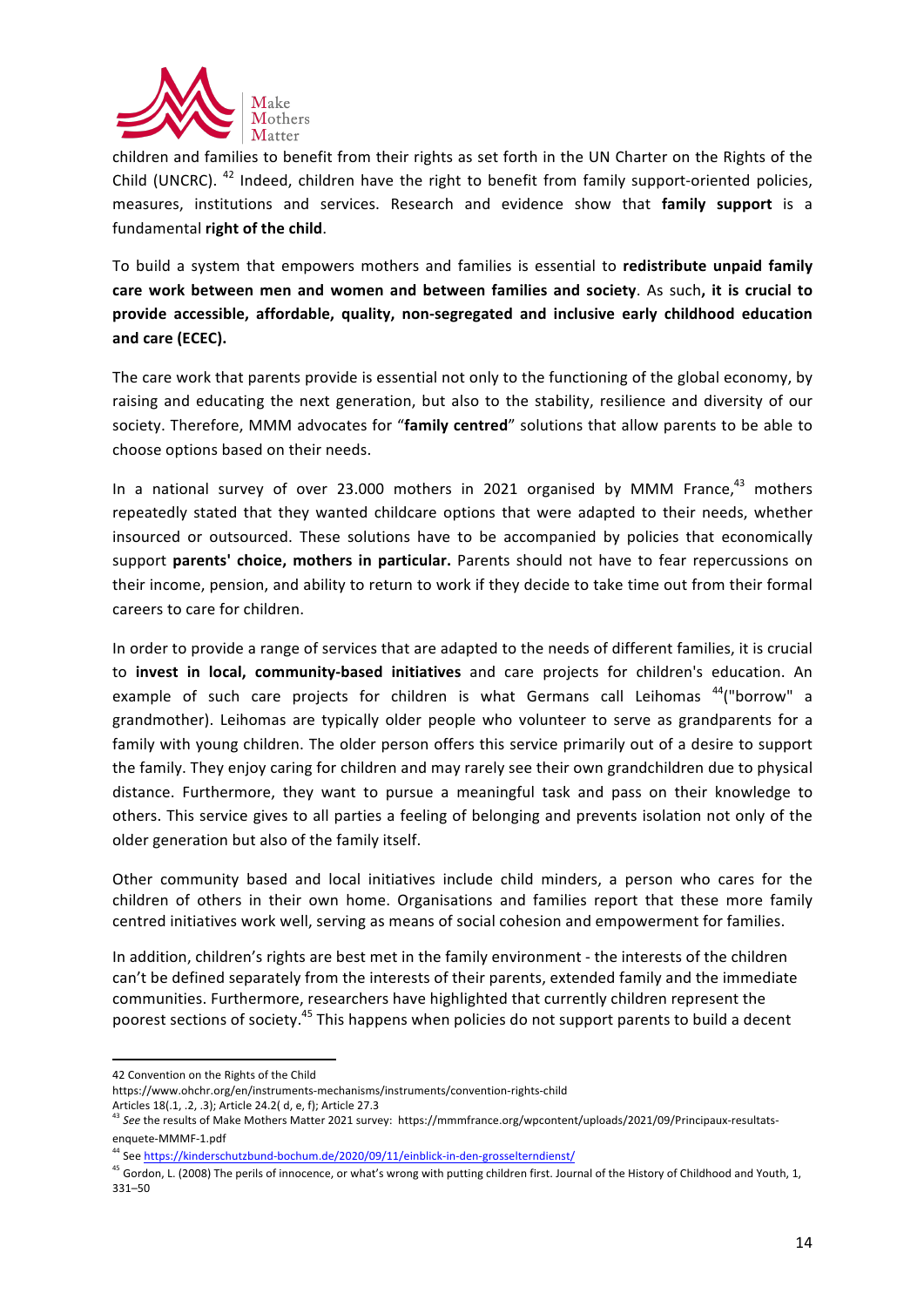

life for themselves and their children. Social investment and anti-poverty policies cannot only have the child as the central object of intervention while making the parent, who is considered responsible for the well-being of the child, a means for this 'social investment'. Poverty and social isolation are not only the responsibility of each individual. They are also a broader societal concern and "a lack of individual educational competencies of parents'... are the result of unequal opportunities or structural inequalities."<sup>46</sup>

It is important to ensure that *participation* of women in the labour market is pursued to enable societal and personal development, not to serve labour market needs, ensuring the **focus is on the individual's needs** - women and children in this case - rather than the market's.

Vulnerable mothers under social protection systems are likely to experience increased difficulties in the workplace, especially when they are urged to start working prematurely, after becoming mothers. Some of MMM's grassroots members have shared the lived experiences of mothers in these situations. Le Petit Vélo Jaune<sup>47</sup>, Acción Familiar<sup>48</sup>, Association Chant d'Oiseau<sup>49</sup>, La Maison de Tom Pouce<sup>50</sup> and Migrant Women Malta<sup>51</sup> have provided multiple examples of how women without access to education are likely to go into a precarious job with high hours and low pay. The whole system collapses if someone falls sick or the mother ends up with burnout. These situations give rise to more expenses for the states than a social system that provides mothers a financially feasible choice about when to return to work. These mothers - usually single, migrant, or economically vulnerable - often have added barriers related to language or social support. Evidence shows how this is the beginning of a cycle of discrimination and poverty, for the mothers and their children. To support all mothers and children regardless of their background or income, MMM calls for an **integrated approach on childcare services** that acknowledges how the rights of mothers, children and families are intertwined.

#### For this choice to be free there needs to be:

Accessible, affordable, and quality childcare services until mandatory school age.

According to Eurostat<sup>52</sup>, the main obstacle to the use of childcare is the cost it represents for families. This discourages parents, in particular mothers from working. Some Member States have taken steps to reduce this cost.<sup>53</sup> For example, Malta provides free childcare for children whose parents work or are in education. Ireland offers parents free childcare services on a part-time basis. This so-called "Early Childhood Care and Education Scheme" provides parents with 15 hours of free centralised private childcare services per week.<sup>54</sup>

 $46$  Schiettecat, T., Roets, G., Vandenbroeck, M. (2014) Do families in poverty need child and

family social work? European Journal of Social Work, 18, 5, 647-660

<sup>&</sup>lt;sup>47</sup> Le Petit Vélo Jaune offers support to parents who in precarious situation, https://www.petitvelojaune.be/

 $48$  Acción Familiar, Helps and supports the family, offers specific social assistance to people in situations of poverty and social exclusion or other situations of special vulnerability. https://accionfamiliar.org<br><sup>49</sup> Association Chant d'Oiseau**,** *Supports mothers facing loneliness due to depression, violence, poverty, and homelessness*.

www.ama.be/les-membres/5104/le-chant-doiseau/ 

**EXAMALIRAM CONDUM CONDUM CONDUM CONDUM**<br><sup>50</sup> La Maison de Tom Pouce, An emergency shelter that welcomes any pregnant woman experiencing difficulty and assists in her reintegration, www.lamaisondetompouce.com

<sup>&</sup>lt;sup>51</sup> Migrant Women Malta — Promotes and supports the personal empowerment of migrant, refugees and asylum-seeking women, including many mothers, through the learning of new skills and knowledge www.migrantwomenmalta.org

<sup>52</sup> The Eurostat (2016) EU-SILC survey variable 'Other types of care' refer to the direct arrangements between the carer and the parents (parents are often employers, pay directly the carer) and to unpaid care (free or informal arrangements such as exchange of services)

 $^{53}$  European Commission, "Barcelona objectives", 2018, available at https://ec.europa.eu/info/sites/default/files/bcn\_objectivesreport2018\_web\_en.pdf <sup>54</sup> *Ibid*.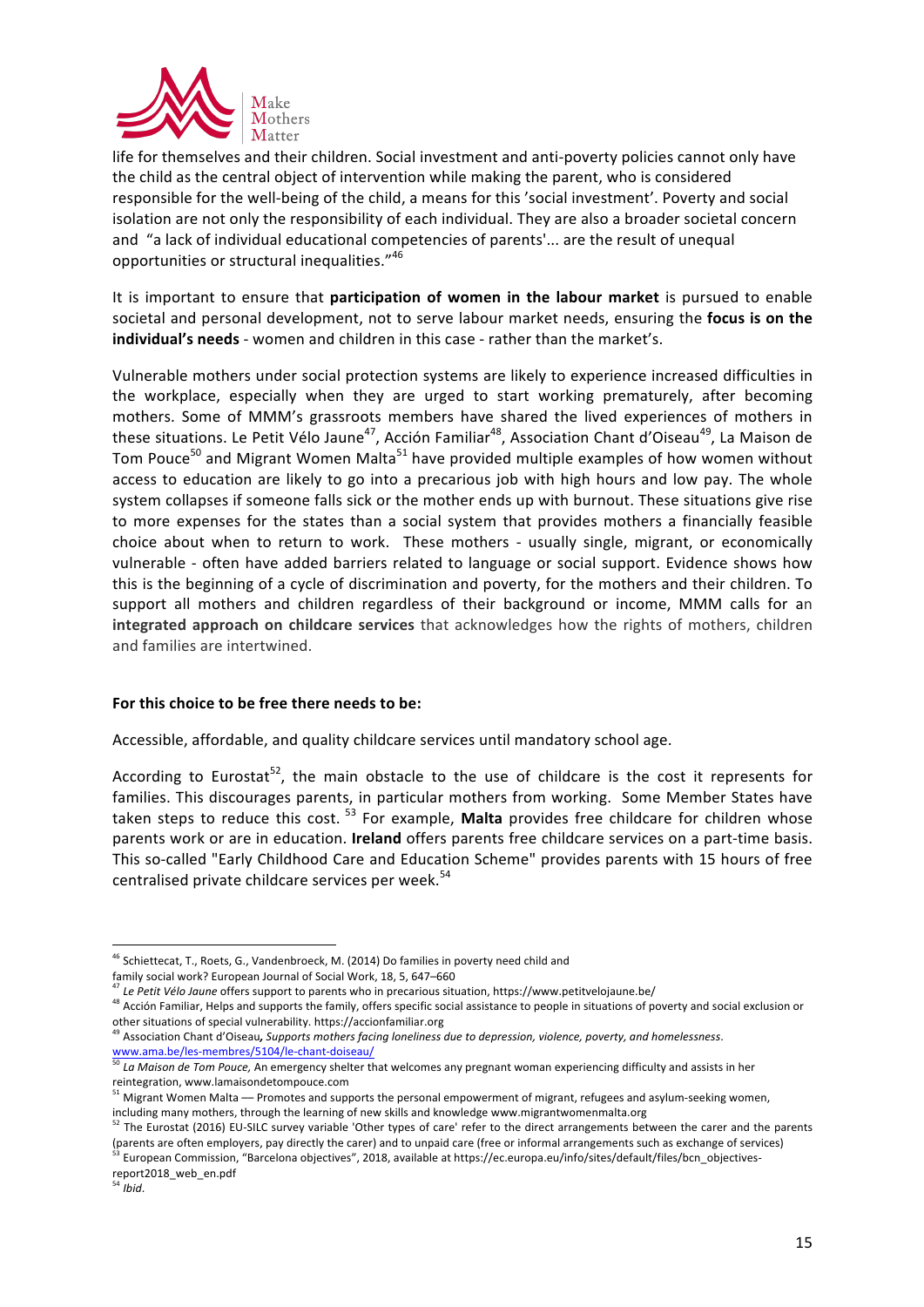

More attention given to the choices of parents regarding outsourced or an in-family care solution. The **Finnish** model of ECEC is an example worth highlighting as it is based on a set of policies that consider the **choices of parents** regarding outsourced or an in-family care solution. In this model, "all children under school-age are entitled to early childhood education and care should their parents so decide."<sup>55</sup> After the parental leave period parents have several options to choose from:

- Municipal ECEC services
- Private ECEC services or childcare with the private childcare allowance
- Staying at home on care leave and child home care allowance until the youngest child turns three $56$

Caring for children until they turn three therefore becomes economically possible for parents who choose this option. For those who choose not to, ECEC services are made accessible and affordable. This model falls within what *MMM* has been supporting: **a real choice for parents, giving them an economically feasible option between an outsourced or an in-family care solution.** However, when child home care allowances are put in place, fathers should be encouraged to take them so as not to reinforce existing stereotypes and gender gaps (employment, pay, pension).

*MMM* also calls for **career breaks entitlement** such as the Belgian 'time-credit system'<sup>57</sup> which allows employees – under certain conditions – to take a career break – in whole or in part – for a certain period of time, during which parents receive an allowance.

#### **C. Recommendations**

- Foster flexible solutions that give parents a real choice between *formal, informal, semiformal* childcare solutions or caring for their under school-age children themselves
- Provide **accessible, affordable and of a quality childcare** services until mandatory school age
- Introduce **career breaks entitlement** such as the Belgian 'time-credit system'
- Introduce, **'care credits'** to offset breaks from employment taken to provide informal care to family members and periods of formal care leaves
- Support and provide other forms of childcare (community-based childcare services, Gardienne, childminder, e.g)

#### **IV.** Flexible working arrangements

#### **A. Context**

A fifth of Europeans are dissatisfied with the balance between their work and personal lives. According to EIGE, 57% of women and 54% of men are unable to change their work schedule.<sup>58</sup>. Most mothers in Europe prefer to remain in the labour market but to also have time to devote to their families, especially when their children are young<sup>59</sup>. Flexible working arrangements are crucial to achieving this.

#### **B.** What we call for

<u> 1989 - Johann Stein, fransk politiker (d. 1989)</u>

We call for measures that allow positive flexible working arrangements for parents.

58 EIGE., Index 2019., *op.cit.* p. 102.

<sup>&</sup>lt;sup>55</sup> See European Commission's Eurydice network page on Finland

<sup>56</sup> If a child under the age of three does not attend municipal day care, the family can claim **child home care allowance**. This allowance is flexible as parents can choose to reduce their working time to 30 hours or less and claim a flexible care allowance.

<sup>57</sup> See https://www.partena-professional.be/en/knowledge-center/infoflashes/time-credit-and-additional-hours

<sup>&</sup>lt;sup>59</sup> Make Mothers Matter, "What Matters to Mothers in Europe", op.cit.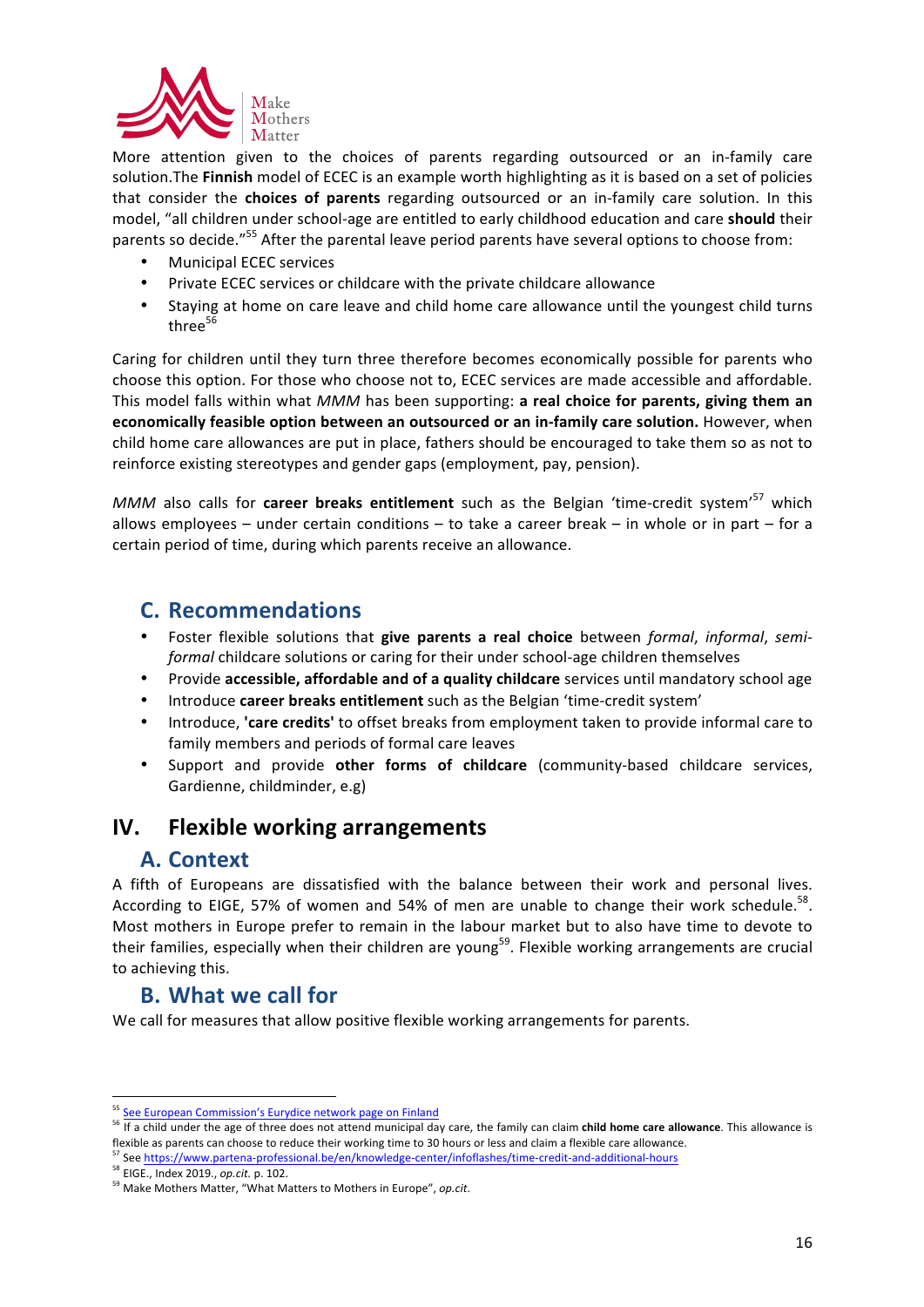

#### **C. Recommendations**

The work-life balance Directive provides the right to request flexible working conditions for parents of children until 12 years old and people with caring responsibilities. However, *MMM* would like to see these rights extended to parents of children up to 18 years old.

In addition, MMM would also like that the situation of the self-employed (close to 33 million workers or 14% of the working population in Europe) be taken into account so that these workers can benefit from an EU framework on family leave schemes.

Lastly, MMM supports initiatives and measures adopted by companies to help employees better **reconcile work and family life** as part of their CSR policies. Two good practices are worth highlighting:

- Danone and the non-profit organisation "Ensemble pour la petite enfance" have developed the "family friendy company Label"<sup>60</sup>. The labelling process is an invitation to transformation and innovation in companies to better take into account knowledge on child development and meet the new needs of employees-parents, through concrete measures to reconcile lives
- The EFR certificate from Spain, provides an audit of internal policies which have an impact on work-life balance promoted by our member *Más Familia Foundation*<sup>61</sup>, and supported by the Spanish Ministry of Health and Social Policy. It has already helped over 600 organisations to implement a new work culture with work-life balance at its core
- In 2020, Nestlé introduced the new "More inclusive and enhanced global parental support policy"<sup>62</sup>, which sets minimum standards of 18 weeks parental leave for primary caregivers and 4 weeks for secondary caregivers

### **4. Lifelong Learning**

#### **A. Context**

According to EIGE, time is the biggest barrier preventing men and women from engaging in lifelong learning. Care responsibilities and household duties are highlighted as key time issues.<sup>63</sup> Mothers in the EU undertake the bulk of care duties. This has implications for their employment opportunities, involvement in social, leisure and cultural activities but also their participation in lifelong learning. On average, 40 % of women in the EU who faced obstacles to participating in education and training activities, could not take part due to family responsibilities.<sup>64</sup> As reported by EIGE, "women *consistently report that they cannot participate in lifelong learning because of their family responsibilities*."<sup>65</sup>

<sup>&</sup>lt;u> 1989 - Johann Stein, fransk politiker (d. 1989)</u> <sup>60</sup> See: https://eduensemble.org/entreprise/

 $61$  MàsFamilia organisation., at https://www.masfamilia.org.

 $62$  NESTLE., "Nestlé supports families with new parental leave policy ", 2019, available at

https://www.nestle.com/media/pressreleases/allpressreleases/nestle-supports-families-new-parental-leave-policy.

<sup>63</sup> EIGE., "Gender Equality Index 2019; Work-life balance ", 2019, available at https://eige.europa.eu/publications/gender-equality-index-2019-report/lifelong-learning.

<sup>64</sup> EIGE., *ibid.* 

<sup>65</sup> EIGE., Index 2020 *op.cit.*, p.123.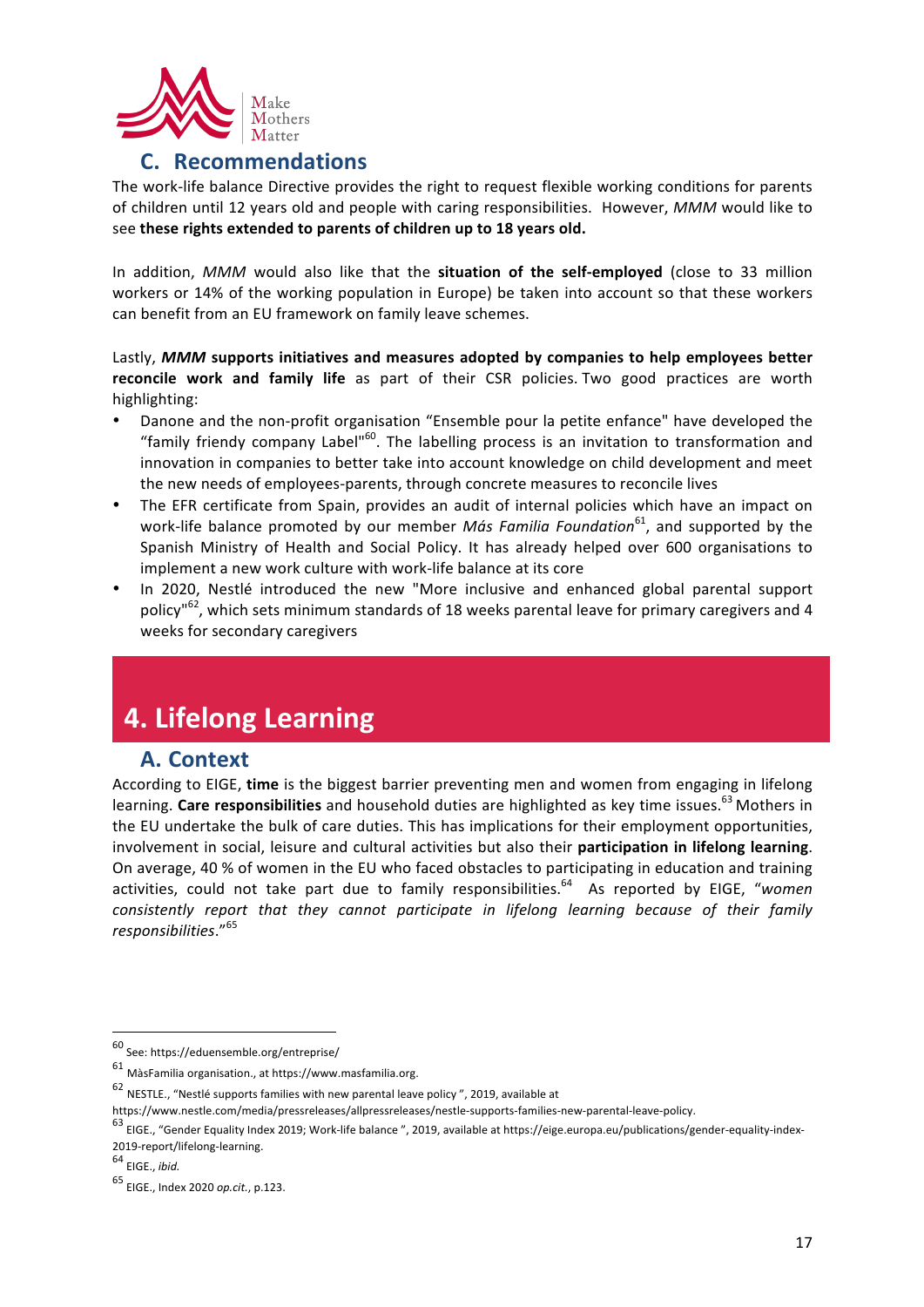

However, while caring for others, mothers develop a new set of skills, called **soft skills**. As the Erasmus + project MOM<sup>66</sup> states: "there is plenty of scientific and sociological evidence demonstrating that motherhood is a moment of intellectual development, skill growth and explosion of energies. Moreover, there is a clear affinity between the complex environment that a parent needs to manage within the family (regarding the intensity of the relationships, the development of authority, motivational and listening skills, etc.) and the modern workplaces, that nowadays require *more and more empathic and interpersonal skills".* 

Unfortunately, these skills are *undervalued*. But parenthood is a learning experience that provides parents with soft skills that contribute to social inclusion, personal development, empowerment, and employability. This has been corroborated by the MASP Project (Master parenting in work and Life) $67$  funded by The European Programme for Employment and Social Innovation.

There is growing evidence that recognising, reducing, and redistributing unpaid care can benefit companies. The joint report<sup>68</sup> by Oxfam and Unilever "Business Briefing on Unpaid Care and Domestic Work" identifies several areas where firms can create business value. These include **talent** acquisition and retention and productivity and employee engagement. The recognition, reduction and redistribution of unpaid care work could benefit both employees and employers.

### **B.** What we call for

As mentioned above **parenthood** is a learning experience that provides parents with soft skills that contribute to **social inclusion, personal development, empowerment, and employability.** To highlight this, MMM has joined forces with Lifeed, an EduTech Enterprise behind Life Based Learning, a method that is revolutionizing corporate training, giving HR the ideas and tools to transform their employees' life transitions such as parenthood into soft skills<sup>69</sup>. This method has showed that if properly recognized and valued, parenthood soft skills could benefit both employees and employers, and in turn, society at large:

For employees: soft skills growth and improved wellbeing and work-life balance For employers: talent acquisition and retention as well as productivity and employee engagement For society: changing perceptions and stereotypes, redistributing of caring responsibilities, and supporting family policies

Apart from initiatives taken by companies, some examples of recognition and/or validation of soft skills acquired while doing unpaid care work include:

The MAAM Tool<sup>70</sup> – Maternity as a Master, is a digital tool aimed at measuring and enhancing the improved skills of employees, during and after, parental leave. It serves enterprises and

 $^{66}$  MOM (Maternity Opportunities and Mainstreaming) Project., https://www.eu-mom.eu/en/public/215.

<sup>&</sup>lt;sup>67</sup> The MASP project aimed to change the perspective of balance between work and private life moving towards a work-life synergy concept, to encourage a more equal share of care responsibilities between women and men and to stimulate higher women participation in the labour market.

<sup>68</sup> https://oxfamilibrary.openrepository.com/bitstream/handle/10546/620764/bp-unpaid-care-domestic-work-business-040619 en.pdf;jsessionid=8B16E2357A9ACFBAC2233FA5F52D6593?sequence=3

<sup>69</sup> Lifeed creates digital training programs that increase parents' self-awareness of the soft skills acquired through their work of caring and promotes family-friendly policies in the workplace.

<sup>70</sup> https://lifeed.io/en/the-method/the-research/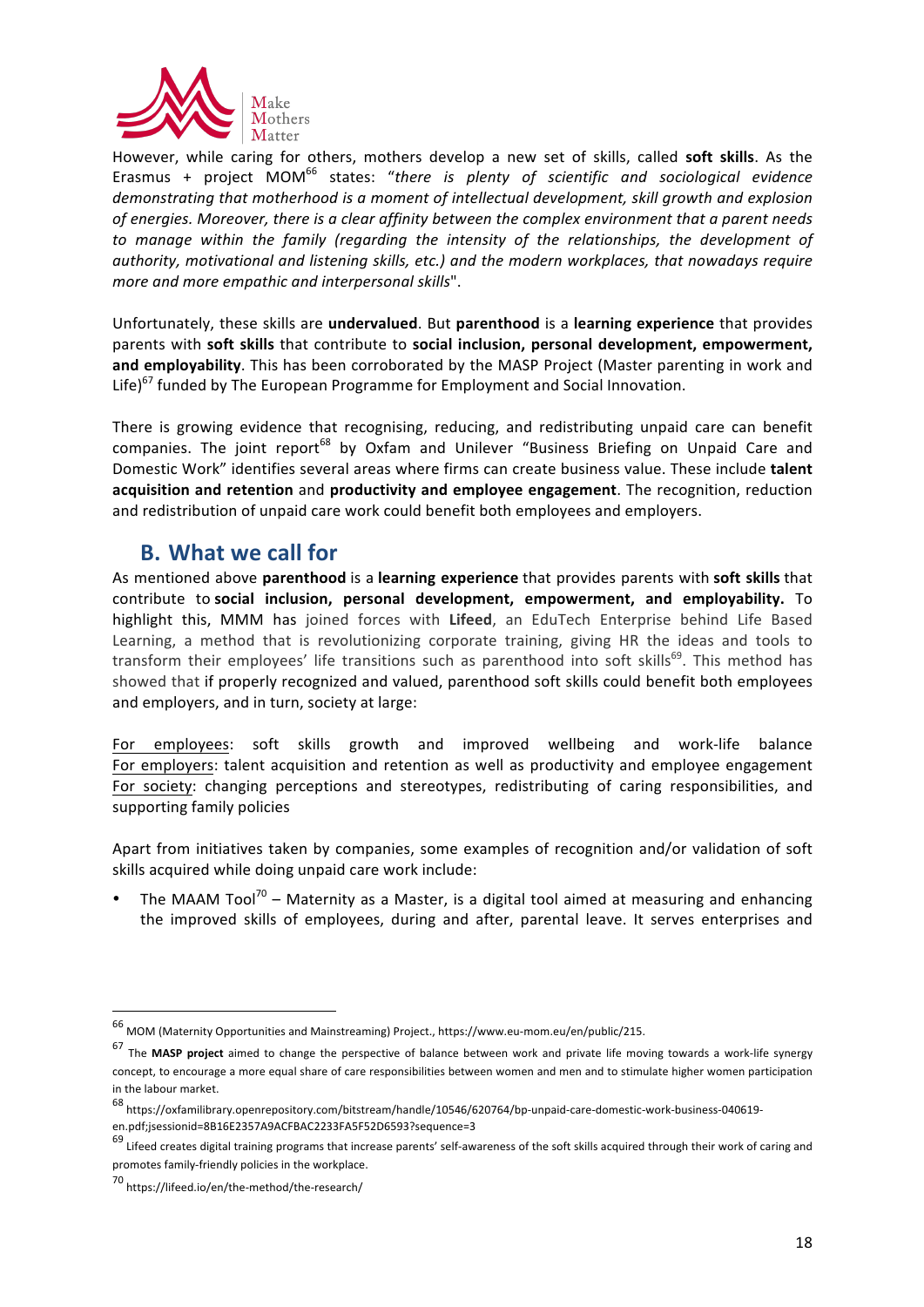

employers to better acknowledge the soft skills acquired through maternity and when becoming a parent $^{71}$ 

- The FamCompass34 is an EU funded project which has developed an instrument to validate the skills obtained in the family context. This instrument assesses 'family competencies', competencies men and women have obtained in family life, in their roles as educators, homemakers and caregivers
- The MOM Project<sup>72</sup>, a European Project financed by Erasmus+ whose aim is to frame maternity as a learning experience that provides mothers with soft skills that are extremely useful in today's workforce
- A system of Validation of Acquired Experience (VAE)<sup>73</sup> was introduced in France in 2015. It allows anyone to obtain a professional certification by validating experience acquired in the context of a professional and/or extra-professional activity

### **C. Recommendations**

We make the below recommendations that can be taken by policymakers and companies to further develop policies and practices that value unpaid care work and support workforce participation of parents, especially mothers:

- **Incentivise employers to address unpaid care work and implement family-friendly policies as** highlighted in the Action Plan for the Pillar of Social Rights: "A rulebook that rewards *entrepreneurs who take care of their employees "*
- **Develop validation mechanisms and learning tools for carers' soft skills**, in particular evalidation and e-learning tools that allow these skills to be recognised and valued on the labour market
- Access to lifelong learning should be made easier, especially for parents, as this would facilitate their return to the labour market after a career-break due to care responsibilities

# **5. Single Mothers**

 

#### **A. Context**

The **risk of poverty and social exclusion** is particularly high among the most vulnerable groups in society. These include mothers (especially single mothers), refugee and migrant women, women with disabilities and rural women. According to MMM's member Afammer, in addition to assuming the bulk of unpaid care responsibilities, rural women are often unpaid workers in their husband's farm, or simply have no job opportunity in their area, which puts them at a significant economic disadvantage compared to women living in urban areas.<sup>74</sup> Other intersectional risk factors such as

<sup>71</sup> At the end of the program users have completed the "Life-Based Learning," a learning method that shows people how they can use these same soft skills to be more effective at work and at home. By day-by-day activities, they learn to apply these skills to real-life work situations.

<sup>72</sup> MOM (Maternity Opportunities and Mainstreaming) Project., *op.cit.* 

 $^{73}$  The VINCE Project, https://vince.eucen.eu/validation-in-europe/france-2/

 $74$  Our member AFAMMER works to ensure that Spanish women living in rural areas also have access to public infrastructure and services, in particular those that support their unpaid care work (e.g. transport, healthcare, education, childcare, etc.). Its activities also include training, access to digital technology and services that support women's economic empowerment). For more information: https://www.afammer.es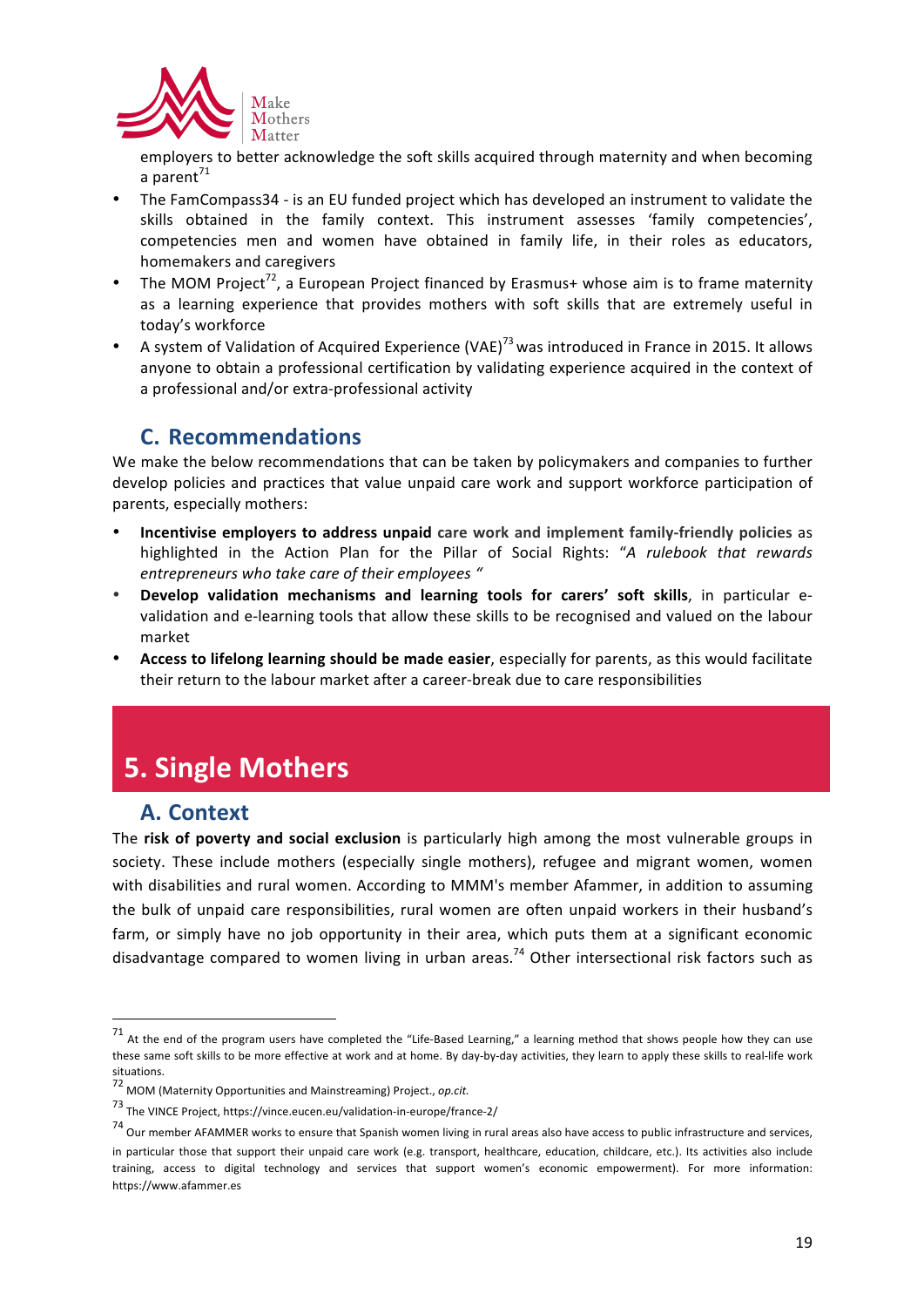

unemployment, lack of care services for children and caring responsibilities for dependent family members, make mothers and women with caring responsibilities more vulnerable to poverty risks.

Women are more at risk of poverty and social exclusion than men (22.8 % of women compared to 20.8% of men in 2019) and this gap only grows wider with old age (22.3% vs 18.2%) as a result of inadequate pensions deriving from career interruptions to assume care responsibilities. The gender gap in pensions ranges between 1.8 % and 48.7% across Member States, but it is estimated at a staggering 37.2% on average. Women are also disproportionately represented among lone-parent families (85%), 40.3% of which have children and are at risk of poverty or social exclusion.<sup>75</sup>

The vulnerability to poverty in women results in an increased risk of **homelessness** and/or more difficulties in having access to **adequate housing**. This is due to expensive private rental, difficult access to affordable housing (increasingly scarce in many cities), discrimination and higher risk of eviction. One can also observe gender imbalance with regard to energy service access. Due to their lower average income, women are indeed at a greater risk of energy poverty than men. In December 2016, the European Parliament adopted a resolution on access to energy and called for the EU to include a gender lens in all its energy policies allowing for a better understanding of women with particular needs.

#### **B.** What we call for

Studies show that countries that combine **universal policies and policy measures targeting single parents** show lower poverty rates among single parents

#### **C. Recommendations**

MMM therefore calls on universal measures and policy tailored specifically to single parents. These include child support (and guaranteed advances) and financial supplements to child benefits that are targeted at single parents in poverty. We also call for adequate, accessible, and enabling Minimum **Income schemes** that have an essential role to play as an ultimate safety net. As stated by MEP Lina Gálvez Muñoz in the FEMM Committee hearing of 15 June 2021, "the fight against women's poverty is not just about equality and social justice, it is a path to fight against childhood poverty and therefore working for a dignified future for everyone".

## **6. Old age income,pensions and long-term care**

#### **A. Context**

<u> 1989 - Johann Stein, fransk politiker (d. 1989)</u>

The European population is aging. In 2019, more than a fifth of the EU population was aged 65 and over. The share of older persons in the total population will increase significantly in the coming

 $75$  Statement by Professor Olivier De Schutter, United Nations Special Rapporteur on extreme poverty and human rights, on his visit to the European Union (25 November 2020 to 29 January 2021), 29 January 2021,

https://www.ohchr.org/EN/NewsEvents/Pages/DisplayNews.aspx?NewsID=26693&LangID=E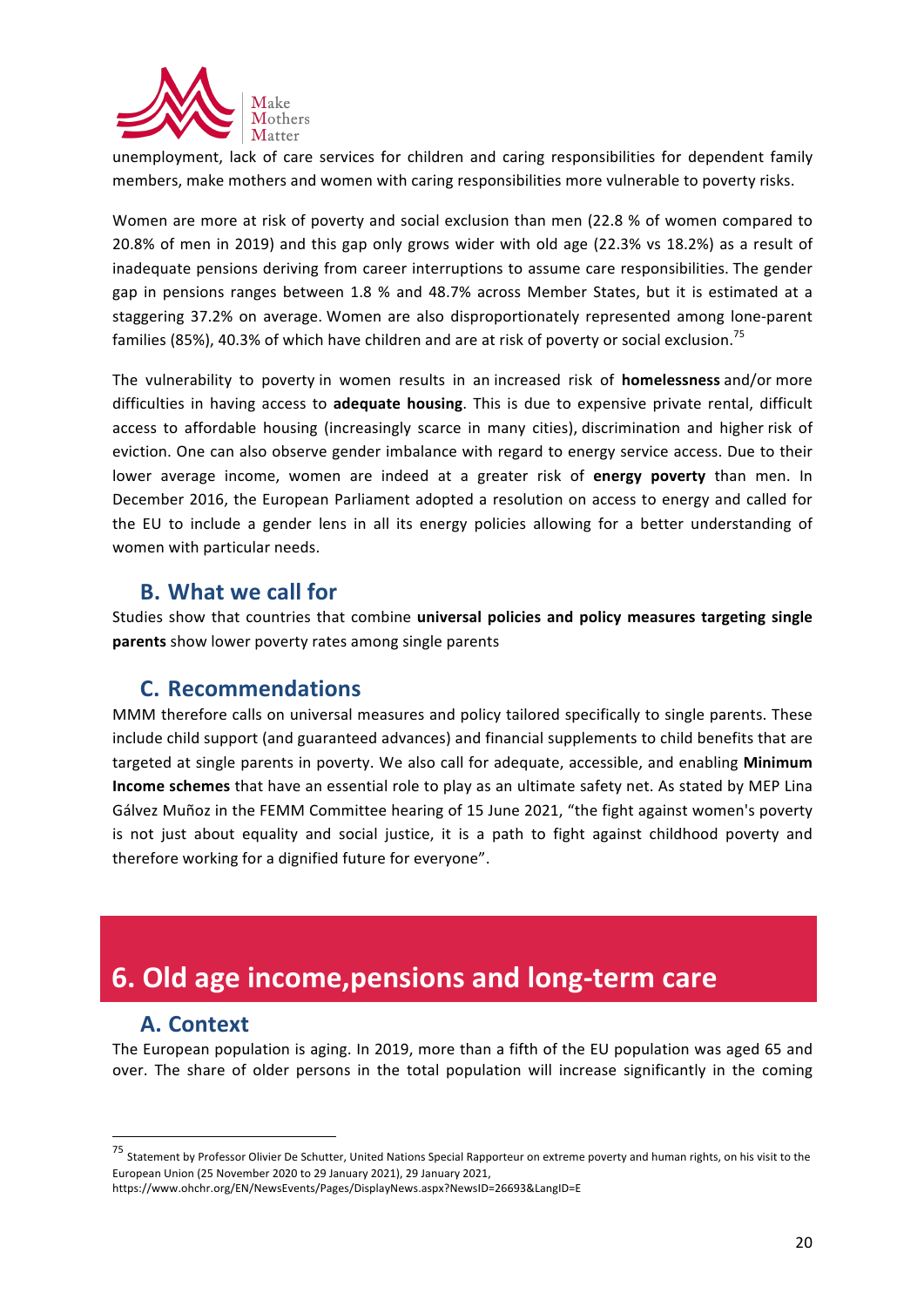

decades<sup>76</sup>, and with that so will the need for care. Yet, about 80% of the time spent caring for people with a disability or for the elderly is provided by informal carers: family, friends, or neighbours. This duty mostly falls on women.

As highlighted by M. Vothknecht (DG EMPL)<sup>77</sup>, gender gaps in pensions reflect the gender gaps in remuneration, working hours and years of employment of women. Household and caring duties relating to children and older relatives fall mostly upon women who, as a result, experience more career interruptions and hold part-time jobs more often than men.

In 2017 the gender pension gap  $(GGP)$  – the gap between the average pre-tax income received as a pension by women and that received by men – stood at 37,5% in the 65 and over age group<sup>78</sup>. The GGP is almost never simply a question of pension system design. Its explanation is unlikely to just point to any one specific feature or parameter of the pension system. Typically pension systems accumulate inequalities that occur over a person's lifetime.

In 2016, the FEMM Committee stated that<sup>79</sup> "the pension gap... reflects the higher proportion of women working part-time, for lower hourly wages, with career breaks and with less years in employment owing to the unpaid work performed by women as mothers and as caregivers in their families." The report also highlights that the GGP of married women and mothers is much greater than that of single women without children and that inequalities suffered by mothers, especially single mothers, are likely to be exacerbated when they retire. Without recognition, mothers of retirement age are exposed to a higher risk of poverty because they reduced their working time or dropped out of the labour market for caring activities with a direct consequence on their contribution to social security.

While women are primary providers of long-term care, they are also the least likely to be able to afford long-term care due to economic gender inequalities. As highlighted by Dubravka Šuica, Vice President for Democracy and Demography: "demographic trend of aging women are most likely to need long-term care, are the primary providers of long-term care and are the least likely to be able to afford long-term care due to economic gender inequalities. An economically sustainable longterm care system is needed".

### **B.** What we call for

In our survey What Matters to Mothers in Europe<sup>80</sup>, respondent **mothers said they wanted better** recognition of the importance of family care and motherhood in society. They asked for the unpaid care work done by families to be recognised as a major resource for society and as a source of **social cohesion**. By caring for and raising their children, mothers are working for the future of our society. It is high time this invisible work, mostly done by women/mothers, is recognized, and valued for what it is: **essential work. Unpaid care work** provides an **indispensable** support to the world economy. Yet it is not recognized, not valued, and generates poverty and discrimination. The design of the pension system, which is part of social protection matters a lot. It should have a redistributive effect and reflect the fact that unpaid care is a collective responsibility

<sup>76</sup> See: http://www.alliance4investinginchildren.eu/contribution-of-the-eu-alliance-for-investing-in-children-to-the-europeancommission-public-consultation-on-the-child-guarantee/.

<sup>77&</sup>lt;br>European Commission., "What explains the higher poverty risk of elderly women? ", 2015, available at:

https://ec.europa.eu/social/main.jsp?langId=en&catId=752&furtherNews=yes&newsId=2349.

<sup>78</sup>EUROPEAN COMMISSION, *Ibid*.

 $^{79}$  FEMM Committee, Report on the need for EU strategy to end prevent the gender pension gap, A8-0197/2017, 12 May 2017.

<sup>80</sup> Make Mothers Matter. "What Matters to Mothers in Europe", op.cit.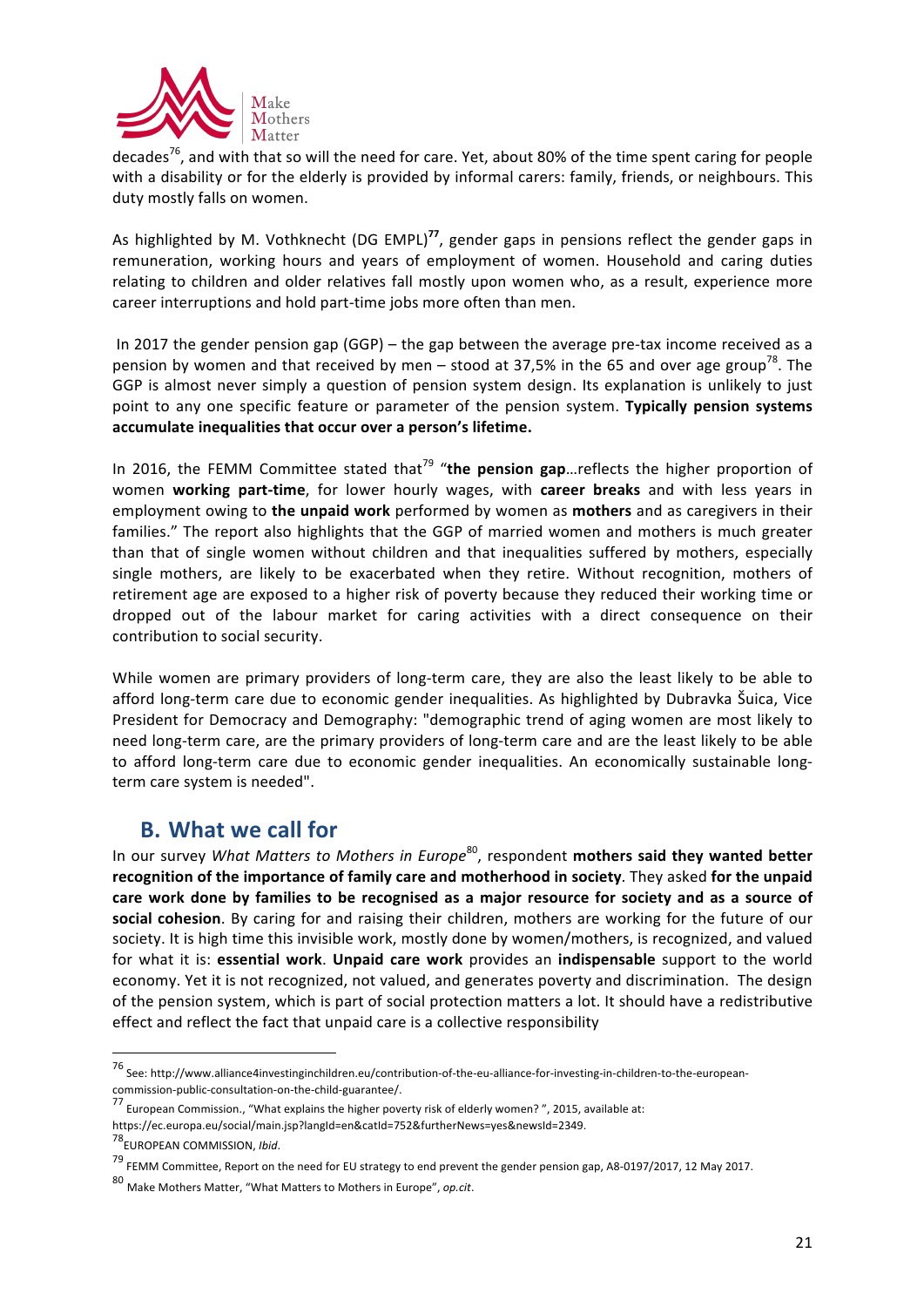

As such, MMM calls on Member States to introduce "care credits" to the benefit of both women and men and to fairly take these credits into account in pension entitlements. These "care credits" will offset breaks from employment to provide informal care to family members, and periods of formal care leave, such as maternity, paternity, and parental leave. Theoretically, these periods should be credited to a carer's pension contribution, irrespective of whether the care is provided to underage children, elderly persons, or sick or disabled persons.

Almost all Member States provide pension credits for childcare breaks, though these may be age limited or conditional on being entitled to childcare benefits.

In Lithuania, the state pays contributions equal to 1.5 % of the country's average wage for people who have children up to the age of 3 and who receive maternity benefits or are insured by the state.In Greece, since 2016 it has been possible to take into account 'notional years of insurance' (credits for non-contributory periods); this is estimated to have had a positive effect for women and people in non-standard employment. In Luxembourg, there is a measure to improve the pension situation of persons whose career is interrupted (e.g. due to child care or care for older relatives) for a maximum of 5 years. In Spain, in 2016, a 'maternity supplement' was introduced. This consists of a supplementary percentage (5-15 % of the pension) added to women's contributory pensions if they have had two or more children.<sup>81</sup>

Another good practice is the increase in insurance period in pension for **French women** who had children. In France, having children gives the right to additional quarters of pension insurance. This is known as an increase (in insurance period) for children. As such, 4 quarters per child born or adopted before 2010 are automatically granted to the mother in return for the impact on her working life of maternity or adoption. A further 4 quarters are also automatically granted to the mother in consideration of the child's education during the 4 years following the birth or adoption.<sup>82</sup>

The Finnish model of pension for family leave is an example worth highlighting as it allows parents to receive pension credits for maternity, paternity or parental benefit or a child home care allowance. The last one is particularly interesting as it goes beyond maternity, paternity, or parental leave. This is because the Finnish model of Early Childhood Education and Care (ECEC) that we detailed on page 12 gives access to allowances for carers who stay at home on care leave until their youngest child turns three. Thanks to this, parents who decide to opt for an in-family care solution and care for their child themselves, will receive pension funds for the periods of the child home care allowance until the youngest child turns three years. $83$ 

In Germany, having a child gives one parent a credit of one pension point annually for three years. Similarly in Estonia, care credits are given based on the nationwide average income again.<sup>84</sup> Both

82

 

 $81$  2021 Pension Adequacy Report: Current and future income adequacy in old age in the EU, Joint Report prepared by the Social Protection Committee (SPC) and the European Commission (DG EMPL)

See:https://www.servicepublic.fr/particuliers/vosdroits/F16336#:~:text=Pour%20tout%20enfant%20n%C3%A9%20ou%20adopt%C3%A9% 20%C3%A0%20partir%20de%202010,adoption%20et%20de%20l'%C3%A9

<sup>83</sup> For more information see https://www.tyoelake.fi/en/how-much-pension/pension-for-family-leaves/

<sup>84</sup> OECD, "Pensions at a glance 2019: OECD and G20 Indicators", 2019, See: https://www.oecd-ilibrary.org/sites/2625ac58en/index.html?itemId=/content/component/2625ac58-en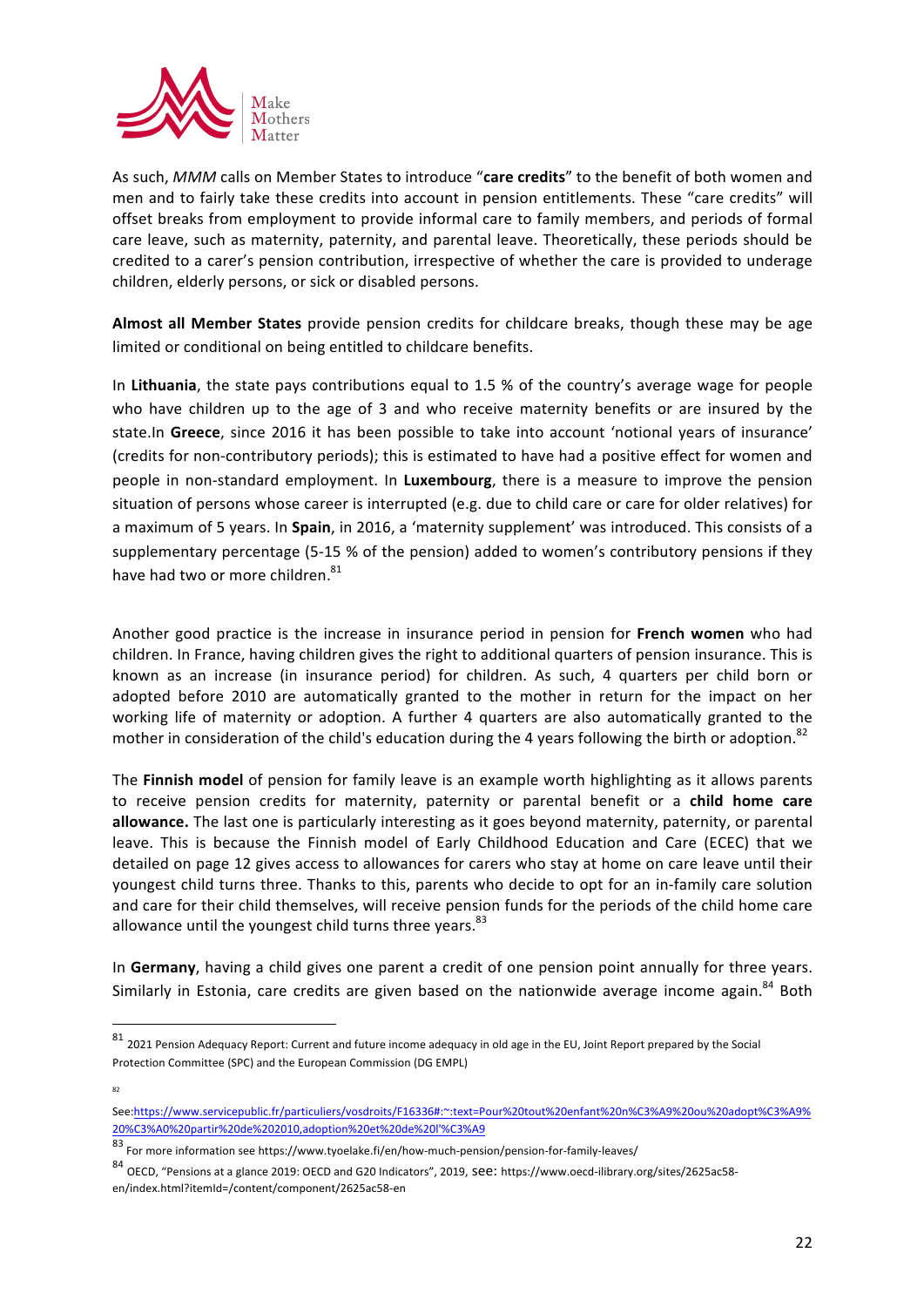

options result in a much higher pension entitlement for low earners throughout the credit period. Once retired, many people nowadays become very active grandparents and play an important role in their grandchildren's upbringing. Some EU states (e.g. in **Hungary** with the Grandparents' Child-Care Fee bill which came into effect last year) have started recognizing this. <sup>85</sup>In the UK, grandparents or other family members who care for a child under 12 while the parents are at work can accumulate care credits towards their pension.<sup>86</sup>

MMM also praises new innovative projects of intergenerational cohousing in which housing costs can be shared among people living under the same roof, and in which the elderly can support younger generations with children, and vice-versa. In the light of increasing EU cross-border migration, community housing helps prevent loneliness and creates new social bonds within society.

### **C. Recommendations**

- Redefining "work" as a holistic concept combining both paid and unpaid work
- Considering *unpaid care work as essential work giving access to social rights, (e.g., access to* social security, education, and training)
- Introducing 'care credits' to offset breaks from employment taken in order to provide informal care to family members and periods of formal care leave, such as maternity, paternity and parental leave, and to count those credits towards pension entitlements fairly
- Promoting **time-credit**<sup>87</sup> which allows parents to take a career break for a certain period, during which they receive an allowance
- Reform Member States' systems for survivor's pensions and widow's pensions in order not to penalise unmarried women and study the effects of different systems providing survivor's pensions in light of the high rates of divorce, the incidence of poverty among non-married couples and the social exclusion of older women.<sup>88</sup>
- Consider women's longer life expectancies in the design of the options to provide long-term care.

# **7. Wellbeing Economy**

The Covid-19 crisis has shown what really matters to people. It has highlighted in particular the critical importance of Care work, whether paid or unpaid. It also increased visibility of the people carrying out this invaluable work, most of whom are women.

This crisis also exposed the challenges that most women, especially when they are mothers, face in trying to juggle paid work and Care responsibilities, as these dramatically increased with lockdowns and schools moving online – even forcing many mothers out of the workforce. Feminist economists have long shown that, in fact, our current economic system doesn't really work for women, particularly not for mothers, and they have also for many years pointed to the inequitable

<u> 1989 - Jan Samuel Barbara, margaret e</u>

<sup>85</sup> https://hungarytoday.hu/grandparents-child-care-fee-coming-in-2020/

 $86$  A grandparent, or other family member, who cares for a child under 12, usually whilst their parent (or main carer) is working, may be entitled to receive National Insurance (NI) credit. See: https://www.gov.uk/government/publications/national-insurance-credits-foradults-who-care-for-a-child-under-12-fact-sheet/specified-adult-childcare-credits-fact-sheet

 $87$  See example of Belgian 'time-credit system' on p.11.

<sup>88</sup> FEMM Committee, Report on the need for an EU strategy to end and prevent the gender pension gap, *op.cit.*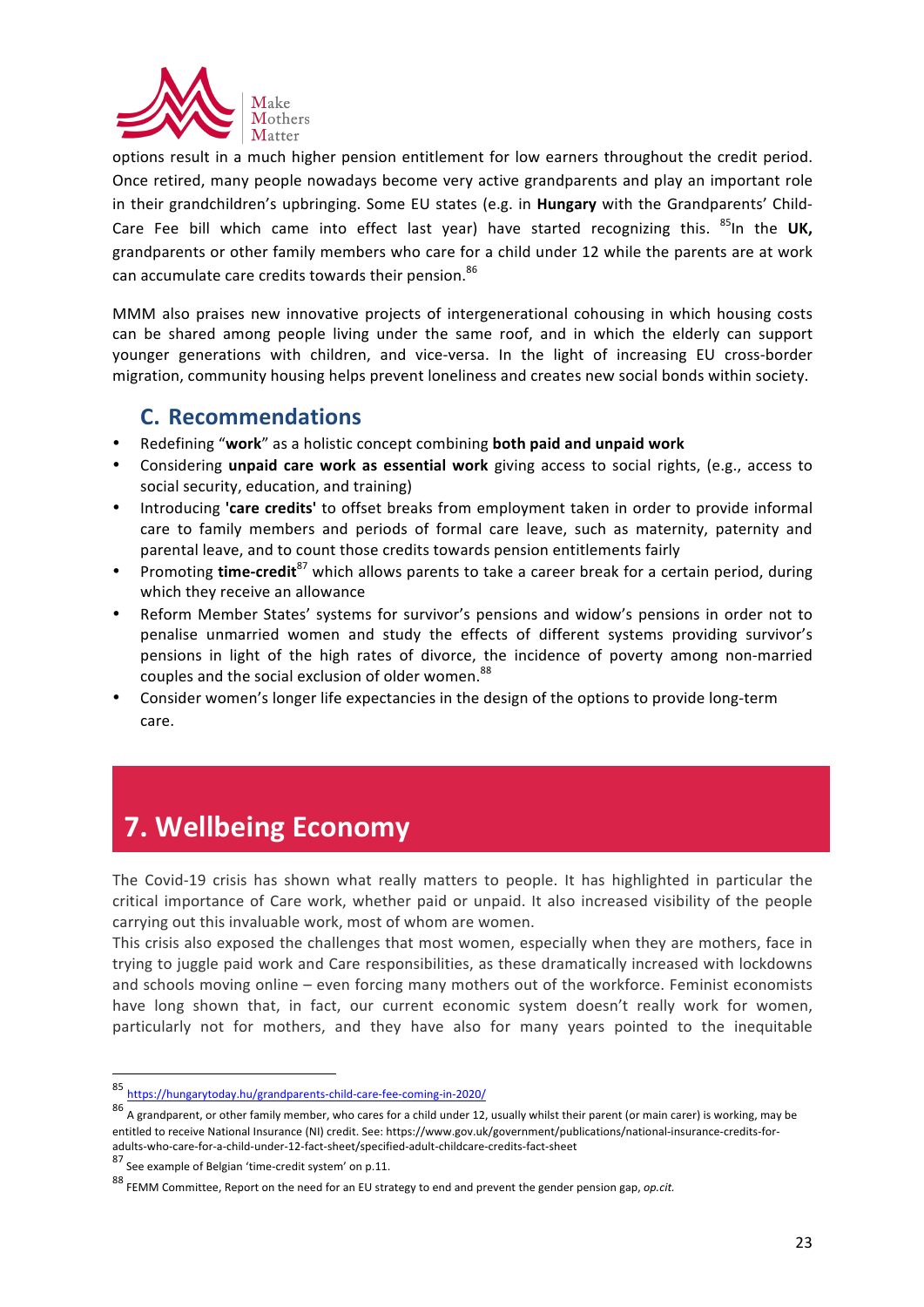

distribution of unpaid care work as a root cause of Gender inequalities and discriminations, especially when it comes to mothers' labour force participation<sup>89</sup>.

And indeed, the Covid-19 crisis has also exposed how our economic system and thinking is based on wrong assumptions and falsehoods, in particular, as pointed out by the UN Secretary General, the "fiction that unpaid care work is not work", and "the lie that free markets can deliver health" and wellbeing for all.

The reality is that our current economic system considers both unpaid care work

and nature as endless and free commodities. It is at the root of the many global crises that our world faces today, from increasing inequalities to climate change and environmental destruction. The Covid-19 crisis provides a unique opportunity to repurpose our economy, to a more caring system that serves the wellbeing of people and our planet, not the other way around.

At MMM, our main objective is to ensure that care and education, and the role of mothers and families, is at the heart of this new economic system. We believe all forms of care and education work, whether paid or unpaid, should be recognised and properly valued. They must also be seen as an investment (in human capital), not as expenses to be minimised.

We therefore call on Member States to steer economic policymaking away from the GDP growth narrative, and to engage in an in-depth rethinking of our economy, its purpose and objectives, its value system and its indicators, and repurpose our economy, to a more caring system that serves the wellbeing of people and our planet.

<u> 1989 - Jan Samuel Barbara, margaret e</u>

<sup>&</sup>lt;sup>89</sup> See for example the work of the Women's Budget Group, UK 3 https://wbg.org.uk/commission/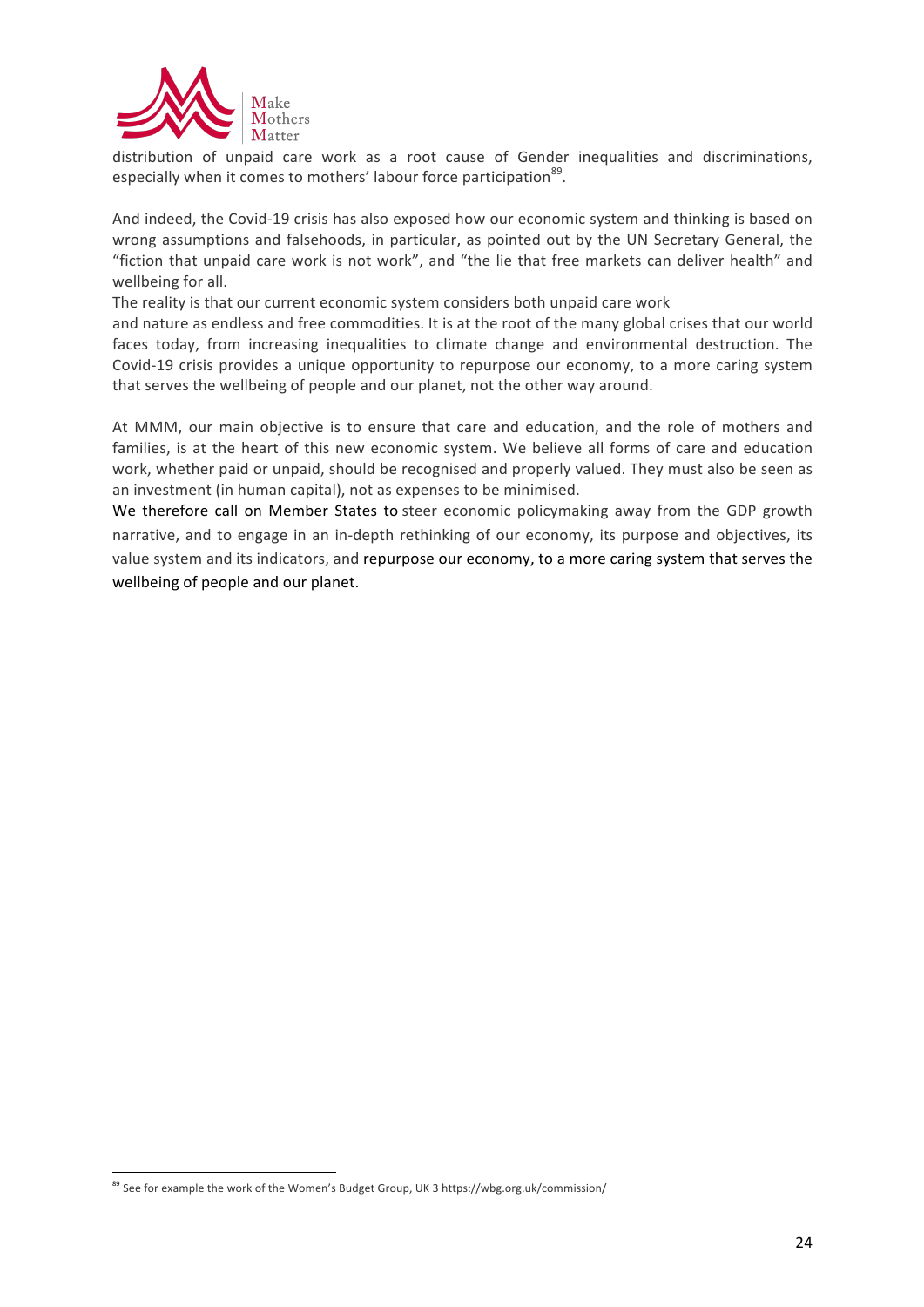

# **8. Conclusion**

This report has elaborated on maternal health, gender equality, work-life balance, lifelong learning, single mothers, and old age income, and has made detailed recommendations under each section. As we have seen, women and mothers are key care providers in society. MMM believes that is crucial to recognize their invaluable contribution to society. Childbearing, educational and care responsibilities impact their mental and physical health, which make them in turn care recipients. Therefore, MMM advocates for inclusive, accessible, affordable and qualitative maternal health services to be reflected in the next European Care Strategy.

In addition to the recognition of mothers' unpaid work, MMM believes that this work should also be reduced through supportive childcare policies and services, respectful of families' choices and children's development.

Unpaid care work should be further redistributed to close the gender care, employment and pension gaps. It is essential that fathers have the ability  $-$  culturally, financially and time-wise  $-$  to take an active role in the upbringing of their children. Other actors such as grandparents also play an important role in the education of grandchildren and support to their parents. In several EU Member States, systems of care credits towards pensions of parents and grandparents have been emerging. MMM will encourage such initiatives in the hope that the European Care Strategy will include such innovative practices in an intergenerational approach.

The private sector also has an important part to play. Recognizing, valuing, and supporting unpaid care work could benefit both employees and employers. For employees this means an improvement in work-life balance and wellbeing. While for employers the benefits include talent acquisition and retention, productivity and employment engagement. Such initiatives are part of a circular approach to parent's careers in which competences between family and work life are transversal.

MMM strongly hopes that the new Care Strategy will recognize the crucial role mothers play when it comes to care, and put forward a set of transformative policies that redress the economic and social inequalities they face when it comes to unpaid family care work.

### **9. References**

- 1. T. M. Alon, M. Doepke, J. Olmstead-Rumsey, And M. Tertilt, "The Impact Of Covid-19 On Gender Equality", 2020; Eige, "Tackling The Gender Pay Gap: Not Without A Better Work-Life Balance", 2019.
- 2. Miteniece, E., Pavlova, M., Rechel, B., Groot, W, Barriers To Accessing Adequate Maternal Care In Central And Eastern European Countries: A Systematic Literature Review,

Social Science & Medicine (2017), Doi: 10.1016/J.Socscimed.2017.01.049 

- 3. Rechel B., Mladovsky P., Deville W., Rijks B., Pterova-Benedict R., Mckee M, European Observatory On Health Systems And Policies Series: Migration And Health In The European Union (2011).
- 4. United Nations. (2000). CESCR General Comment No. 14: The Right to The Highest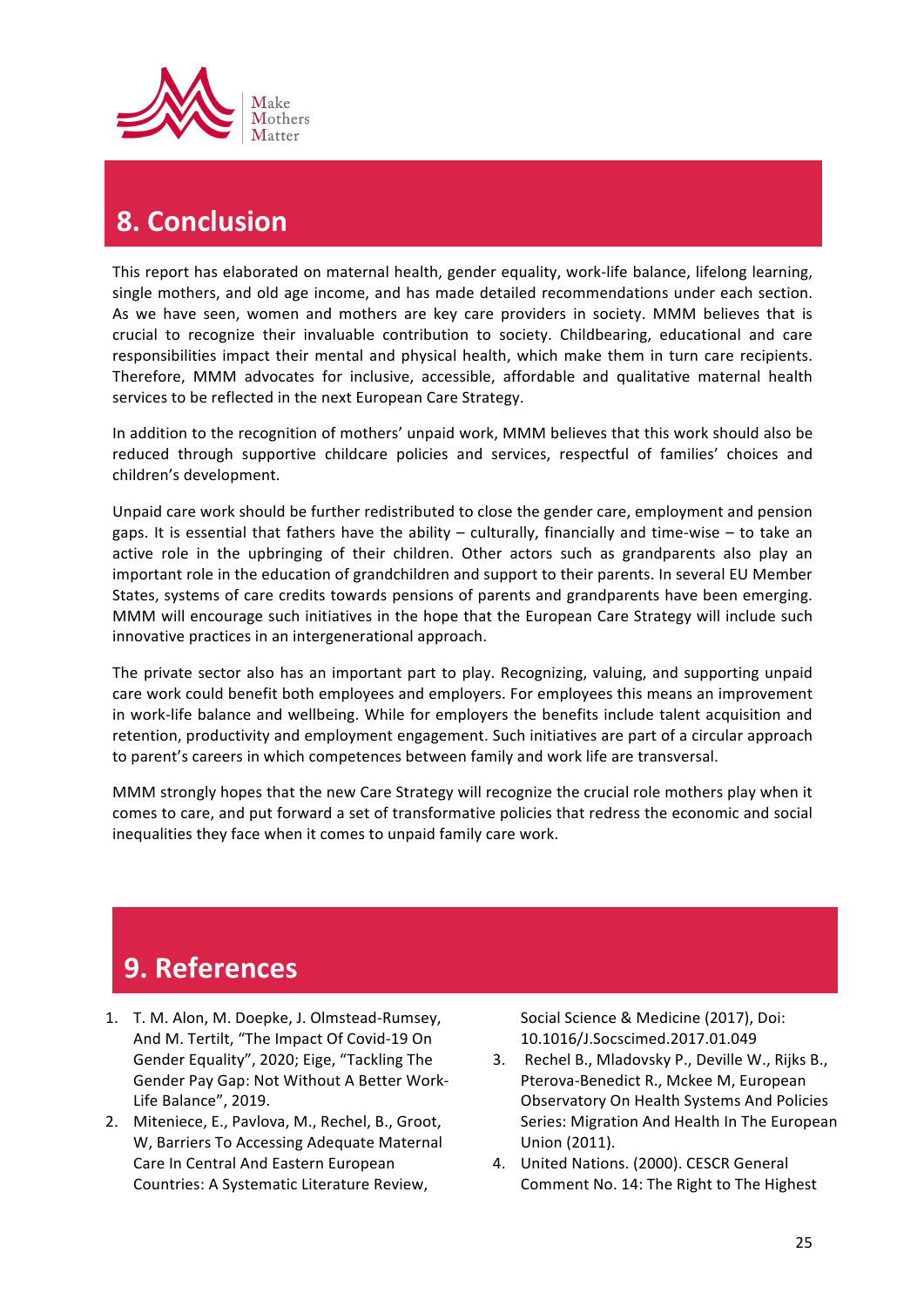

Attainable Standard Of Health (Art.12). Adopted At the Twenty-Second Session Of The Committee On Economic, Social And Cultural Rights, On 11 August 2000. Geneva: Office Of The High Commissioner For Human Rights.

- 5. Expert Panel on Effective Ways Of Investing In Health (EXPH), Preliminary Report On Access To Health Services In The European Union.
- 6. Center For Reproductive Rights, Perilous Pregnancies: Barriers in Access To Affordable Maternal Health Care For Undocumented Migrant Women In The European Union (2018).
- 7. Mishtal, J. (2010). Neoliberal Reforms and Privatisation of Reproductive Health Services in Post-Socialist Poland. Reprod Health Matters, Mishtal, J. (2010). 18(36), 56-66. Doi: 10.1016/S0968-8080(10)36524-4.
- 8. Parkhurst, J. O., Penn-Kekana, L., Blaauw, D., Balabanova, D., Danishevski, K., Rahman, S. A.,. Ssengooba, F. (2005). Health Systems Factors Influencing Maternal Health Services: A Four-Country Comparison. Health Policy, 73(2), Pp. 127-138.
- 9. Plos Is A Non-Profit, Open Access Publisher Empowering Researchers To Accelerate Progress In Science And Medicine By Leading A Transform In Research Communication.
- 10. Policy Department For Citizens' Rights And Constitutional Affairs Directorate General For Internal Policies Of The Union Pe 608.874 -April 2019, Access To Maternal Health And Midwifery For Vulnerable Groups In The Eu, Woman's Rights And Gender Equality.
- 11. Sweden, Slovenia, The Uk, Croatia and Germany
- 12. Portugal, Spain, France, Italy, The Netherlands, The Czech Republic, Denmark and Norway
- 13. Miteniece, E., Pavlova, M., Rechel, B., Groot, W., Barriers To Accessing Adequate Maternal Care In Central And Eastern European Countries: A Systematic Literature Review, Social Science & Medicine (2017), Doi: 10.1016/J.Socscimed.2017.01.049.
- 14. Laird, L.D, De Marrais, J, & Barnes, Ll (2007). Portraying Islam And Muslims In Medline: A Content Analysis. Social Science & Medicine 65: 2425–2439.
- 15. Colombini, M., Rechel, B., & Mayhew, S. H. (2012). Access Of Roma To Sexual And

Reproductive Health Services: Qualitative Findings From Albania, Bulgaria And Macedonia. Glob Public Health, 7(5), 522-534.

- 16. Available at: https://www.dw.com/en/womenaround-the-world-face-widespread-abuseduring-childbirth/a-51393868
- 17. Available at:

https://bmcpregnancychildbirth.biomedcentral .com/articles/10.1186/s12884-019-2675-y (Last accessed on 11 November 2020).

- 18. Rozporządzenie Ministra zdrowia z dnia 16 sierpnia 2018 r. w sprawie standardu organizacyjnego opieki okołoporodowej Dz.U. 2018 poz. 1756. 2018. See further: http://prawo.sejm.gov.pl/isap.nsf/download.xs p/WDU20180001756/O/D20181756.pdf
- 19. Jomeen J, Redshaw M. Black and minority ethnic women's experiences of contemporary maternity care in England. J Reprod Infant Psychol. 2011;29. See also: https://www.ncbi.nlm.nih.gov/pmc/articles/P MC4488322/
- 20. Meghan A. Bohren, Joshua P. Vogel et al., The Mistreatment of Women during Childbirth in Health Facilities Globally: A Mixed-Methods Systematic Review, PLoS Med. 2015 Jun; 12(6): e1001847. Available at: https://www.ncbi.nlm.nih.gov/pmc/articles/P

MC4488322/ 

- 21. Rise up PPD, Research Innovation and Sustainable Pan-European Network in Peripartum Depression, see https://www.riseupppd18138.com
- 22. T. M. Alon, M. Doepke, J. Olmstead-Rumsey, and M. Tertilt, "The impact of COVID-19 on gender equality", 2020; EIGE, "Tackling the gender pay gap: not without a better work-life balance", 2019
- 23. The 4R framework is based on the work of Diane Elson as presented in D. Elson (2008) 'The Three R's of Unpaid Work: Recognition, Reduction and Redistribution'. The concept of the 4th R was developed by Oxfam and ActionAid.
- 24. Ursula Barry, "Gender Equality: Economic value of care from the perspective of the applicable EU funds", June 2021. EIGE., Index 2019., *op.cit.* p. 122.
- 25. EIGE., Index 2019., *op.cit.* p. 122.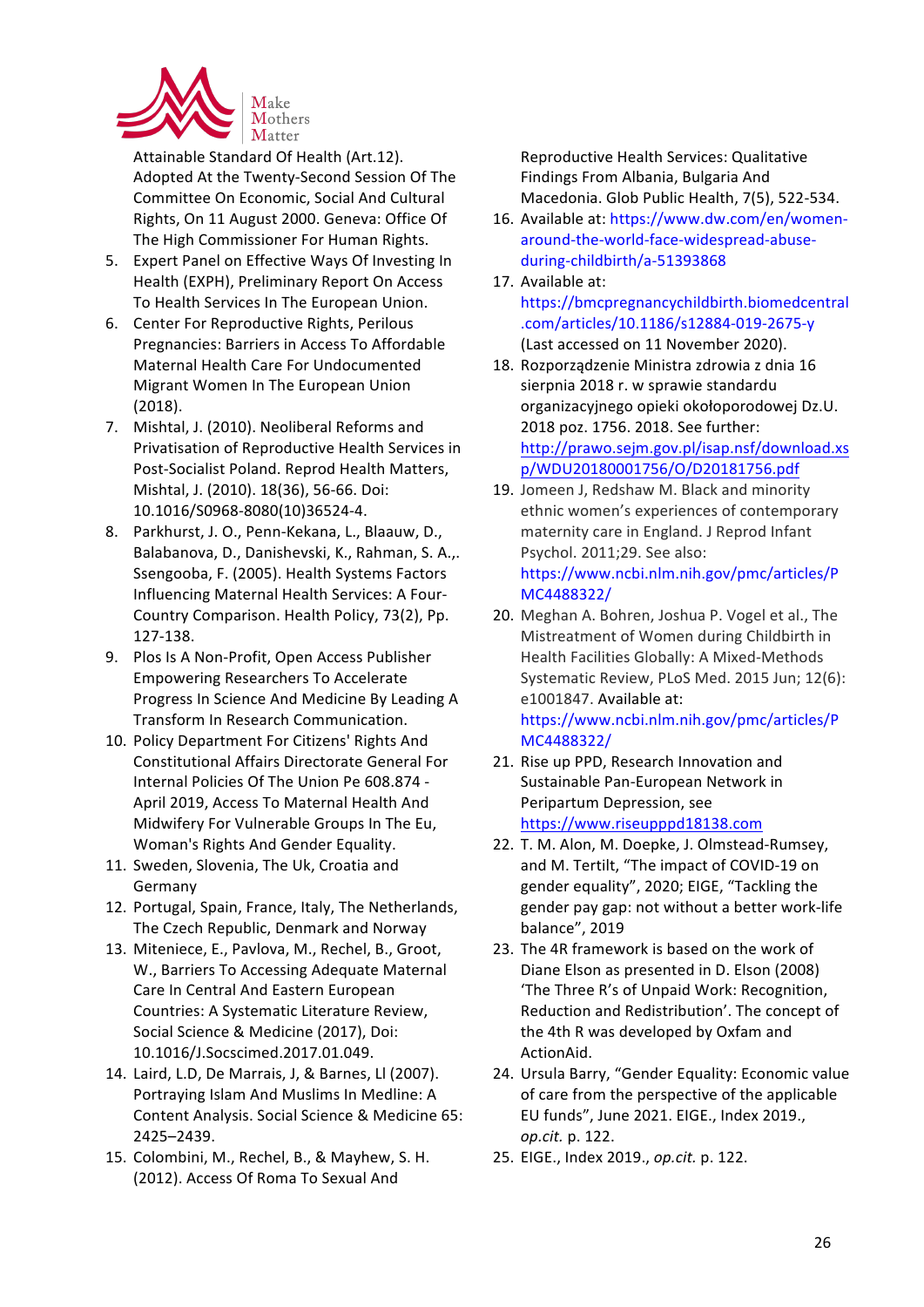

26. Public Hearing on Enhancing gender equality through common European action on care organised by the FEMM COMMITTEE, October 2021, 

https://www.europarl.europa.eu/committees/ en/public-hearing-on-enhancing-genderequal/product-details/20211007CHE09445

- 27. Rand Europe, "Maternity leave policies Tradeoffs between labour market demands and health benefits for children", 2016.
- 28. ILO., "Maternity Protection Ressource Package: Module 3 Maternity Protection at work : why is it important?", 2012.
- 29. See the results of Make Mothers Matter 2021 survey: https://mmmfrance.org/wpcontent/uploads/2021/09/Principaux-resultatsenquete-MMMF-1.pdfhttps://mmmfrance.org/presentationdes-resultats-de-notre-enquete-a-la-mairie-deversailles/
- 30. EIGE., Index 2019., *op.cit.* p. 71.
- 31. Public Hearing on Enhancing gender equality through common European action on care organised by the FEMM COMMITTEE, October 2021,

https://www.europarl.europa.eu/committees/ en/public-hearing-on-enhancing-genderequal/product-details/20211007CHE09445

- 32. Rand Europe., "Paternity and parental leave policies across the European Union", 2016, p.3.
- 33. Rand Europe., *ibid*.
- 34. See the results of Make Mothers Matter 2021 survey: https://mmmfrance.org/wpcontent/uploads/2021/09/Principaux-resultatsenquete-MMMF-1.pdf
- 35. Convention on the Rights of the Child https://www.ohchr.org/en/instrumentsmechanisms/instruments/convention-rightschild Articles  $18(.1, .2, .3)$ ; Article  $24.2($  d, e, f); Article 27.3
- 36. See the results of Make Mothers Matter 2021 survey: https://mmmfrance.org/wpcontent/uploads/2

021/09/Principaux-resultats-enquete-MMMF-1.pdf

- 37. See https://kinderschutzbundbochum.de/2020/09/11/einblick-in-dengrosselterndienst/
- 38. Gordon, L. (2008) The perils of innocence, or what's wrong with putting children first.

Journal of the History of Childhood and Youth, 1, 331–50

- 39. Schiettecat, T., Roets, G., Vandenbroeck, M. (2014) Do families in poverty need child and family social work? European Journal of Social Work, 18, 5, 647-660
- 40. *Le Petit Vélo Jaune* offers support to parents who in precarious situation, https://www.petitvelojaune.be/
- 41. Acción Familiar, Helps and supports the family, offers specific social assistance to people in situations of poverty and social exclusion or other situations of special vulnerability. https://accionfamiliar.org
- 42. Association Chant d'Oiseau, Supports mothers *facing loneliness due to depression, violence, poverty, and homelessness*. www.ama.be/lesmembres/5104/le-chant-doiseau/
- 43. La Maison de Tom Pouce, An emergency shelter that welcomes any pregnant woman experiencing difficulty and assists in her reintegration, www.lamaisondetompouce.com
- 44. Migrant Women Malta -- Promotes and supports the personal empowerment of migrant, refugees and asylum-seeking women, including many mothers, through the learning of new skills and knowledge www.migrantwomenmalta.org
- 45. The Eurostat (2016) EU-SILC survey variable 'Other types of care' refer to the direct arrangements between the carer and the parents (parents are often employers, pay directly the carer) and to unpaid care (free or informal arrangements such as exchange of services)
- 46. European Commission, "Barcelona objectives", 2018, available at https://ec.europa.eu/info/sites/default/files/b cn\_objectives-report2018\_web\_en.pdf
- 47. See European Commission's Eurydice network page on Finland
- 48. If a child under the age of three does not attend municipal day care, the family can claim **child home care allowance**. This allowance is flexible as parents can choose to reduce their working time to 30 hours or less and claim a flexible care allowance.
- 49. See https://www.partenaprofessional.be/en/knowledge-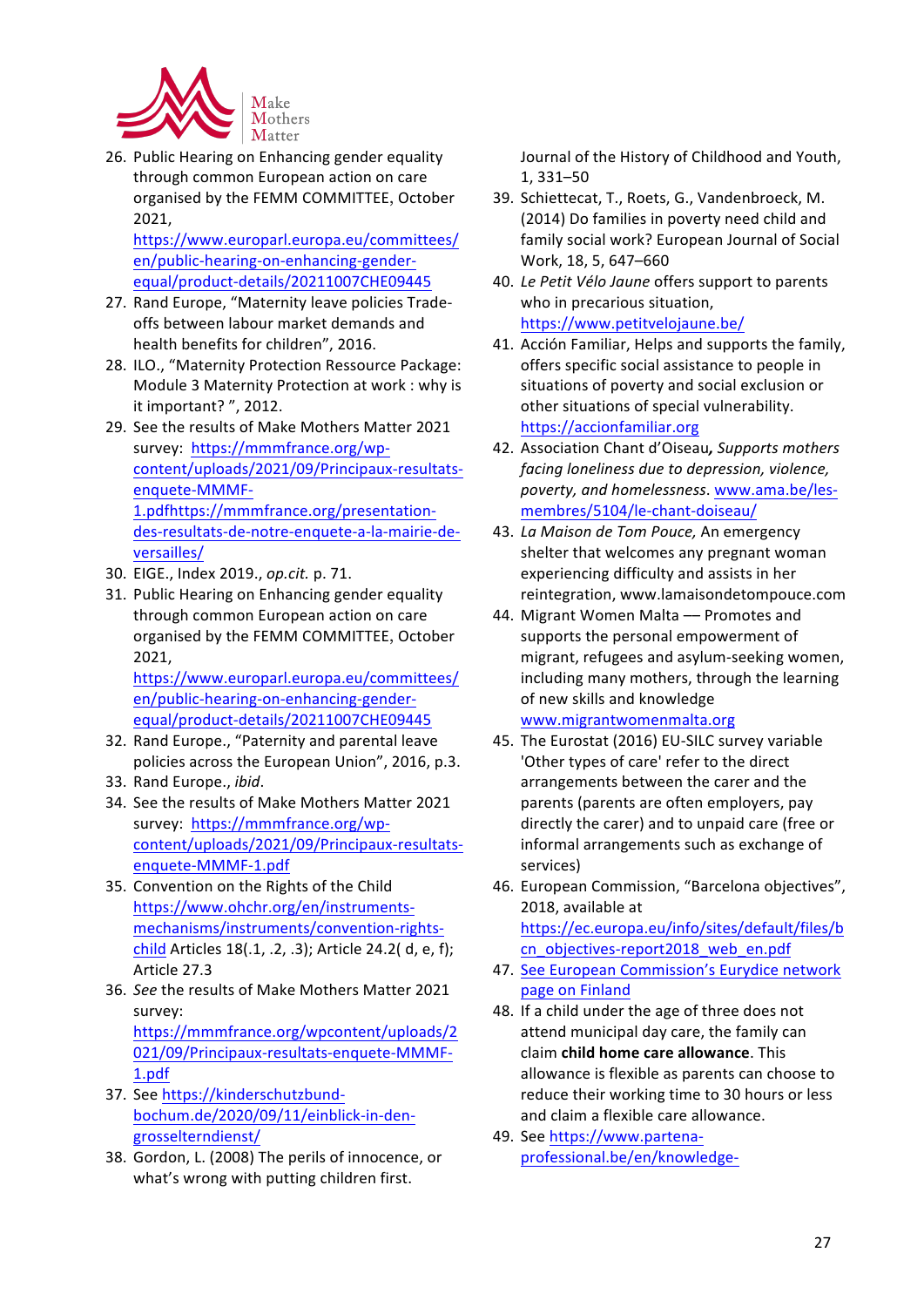

center/infoflashes/time-credit-and-additionalhours

- 50. EIGE., Index 2019., *op.cit.* p. 102.
- 51. Make Mothers Matter, "What Matters to Mothers in Europe", op.cit.
- 52. See: https://eduensemble.org/entreprise/
- 53. MàsFamilia organisation., at https://www.masfamilia.org.
- 54. NESTLE., "Nestlé supports families with new parental leave policy", 2019, available at https://www.nestle.com/media/pressreleases/ allpressreleases/nestle-supports-families-newparental-leave-policy.
- 55. EIGE., "Gender Equality Index 2019; Work-life balance ", 2019, available at https://eige.europa.eu/publications/genderequality-index-2019-report/lifelong-learning.
- 56. EIGE., Index 2020 op.cit., p.123.
- 57. MOM (Maternity Opportunities and Mainstreaming) Project., https://www.eumom.eu/en/public/215.
- 58. The MASP project aimed to change the perspective of balance between work and private life moving towards a work-life synergy concept, to encourage a more equal share of care responsibilities between women and men and to stimulate higher women participation in the labour market.
- 59. https://oxfamilibrary.openrepository.com/bitst ream/handle/10546/620764/bp-unpaid-caredomestic-work-business-040619en.pdf;jsessionid=8B16E2357A9ACFBAC 2233FA5F52D6593?sequence=3
- 60. Lifeed creates digital training programs that increase parents' self-awareness of the soft skills acquired through their work of caring and promotes family-friendly policies in the workplace.
- 61. https://lifeed.io/en/the-method/the-research/
- 62. At the end of the program users have completed the "Life-Based Learning," a learning method that shows people how they can use these same soft skills to be more effective at work and at home. By day-by-day activities, they learn to apply these skills to real-life work situations.
- 63. MOM (Maternity Opportunities and Mainstreaming) Project., op.cit.
- 64. The VINCE Project. https://vince.eucen.eu/validation-ineurope/france-2/
- 65. Our member AFAMMER works to ensure that Spanish women living in rural areas also have access to public infrastructure and services, in particular those that support their unpaid care work (e.g. transport, healthcare, education, childcare, etc.). Its activities also include training, access to digital technology and services that support women's economic empowerment). For more information: https://www.afammer.es
- 66. Statement by Professor Olivier De Schutter, United Nations Special Rapporteur on extreme poverty and human rights, on his visit to the European Union (25 November 2020 to 29 January 2021), 29 January 2021, https://www.ohchr.org/EN/NewsEvents/Pages /DisplayNews.aspx?NewsID=26693&LangID=E 67. See:
	- http://www.alliance4investinginchildren.eu/co ntribution-of-the-eu-alliance-for-investing-inchildren-to-the-european-commission-publicconsultation-on-the-child-guarantee/.
- 68. European Commission., "What explains the higher poverty risk of elderly women? ", 2015, available at:

https://ec.europa.eu/social/main.jsp?langId=e n&catId=752&furtherNews=yes&newsId=2349.

- 69. European Commission, *Ibid*.
- 70. FEMM Committee, Report on the need for EU strategy to end prevent the gender pension gap, A8-0197/2017, 12 May 2017.
- 71. Make Mothers Matter, "What Matters to Mothers in Europe", op.cit.
- 72. 2021 Pension Adequacy Report: Current and future income adequacy in old age in the EU, Joint Report prepared by the Social Protection Committee (SPC) and the European Commission (DG EMPL)
- 73. See:https://www.servicepublic.fr/particuliers/v osdroits/F16336#:~:text=Pour%20tout%20enfa nt%20n%C3%A9%20ou%20adopt%C3%A9%20 %C3%A0%20partir%20de%202010,adoption%2 0et%20de%20l'%C3%A9
- 74. For more information see https://www.tyoelake.fi/en/how-muchpension/pension-for-family-leaves/